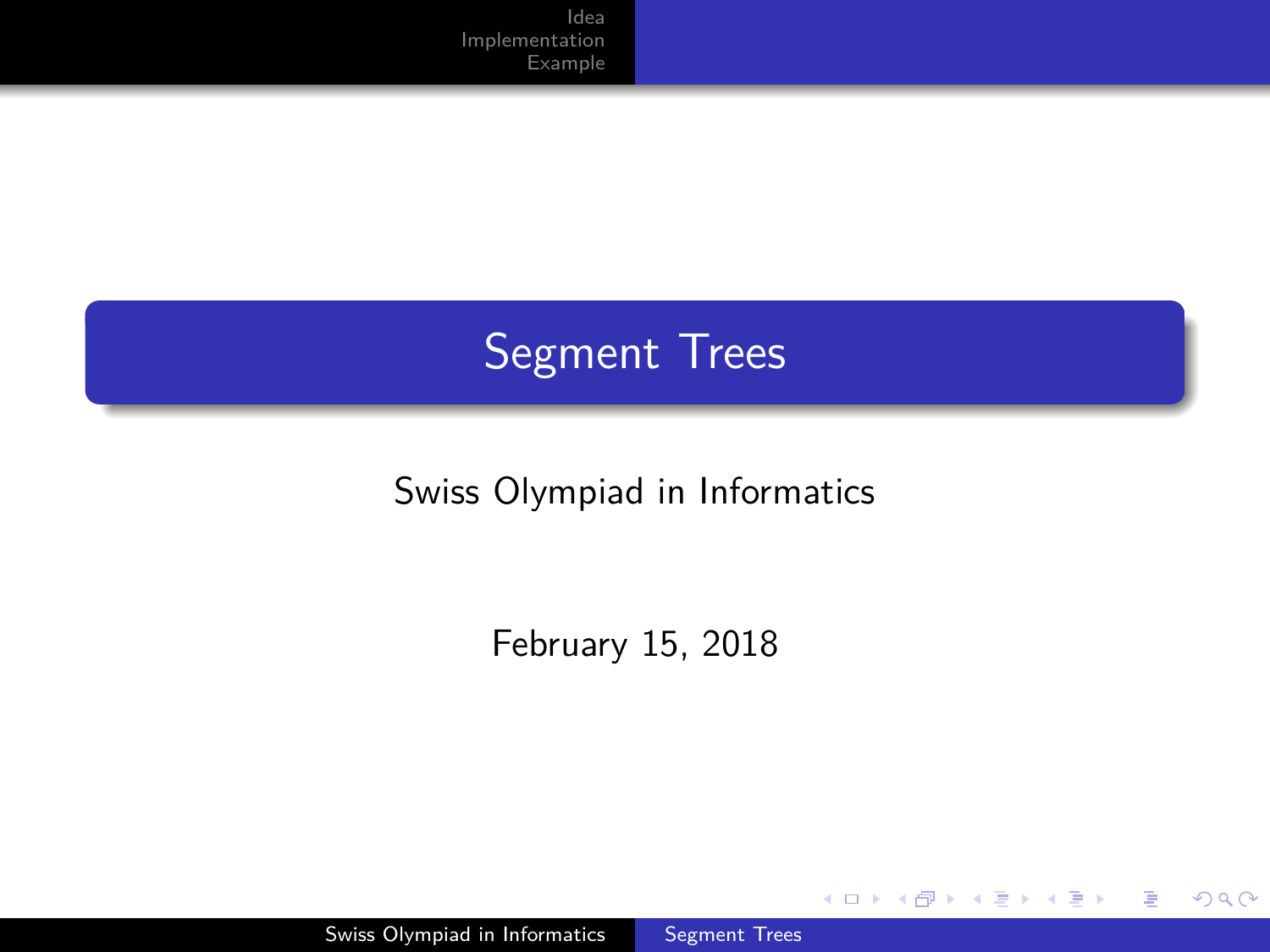- **1** Split array in half.
- <sup>2</sup> Solve each half recursively.
- <sup>3</sup> Combine the results from each half.

<span id="page-1-0"></span> $\Omega$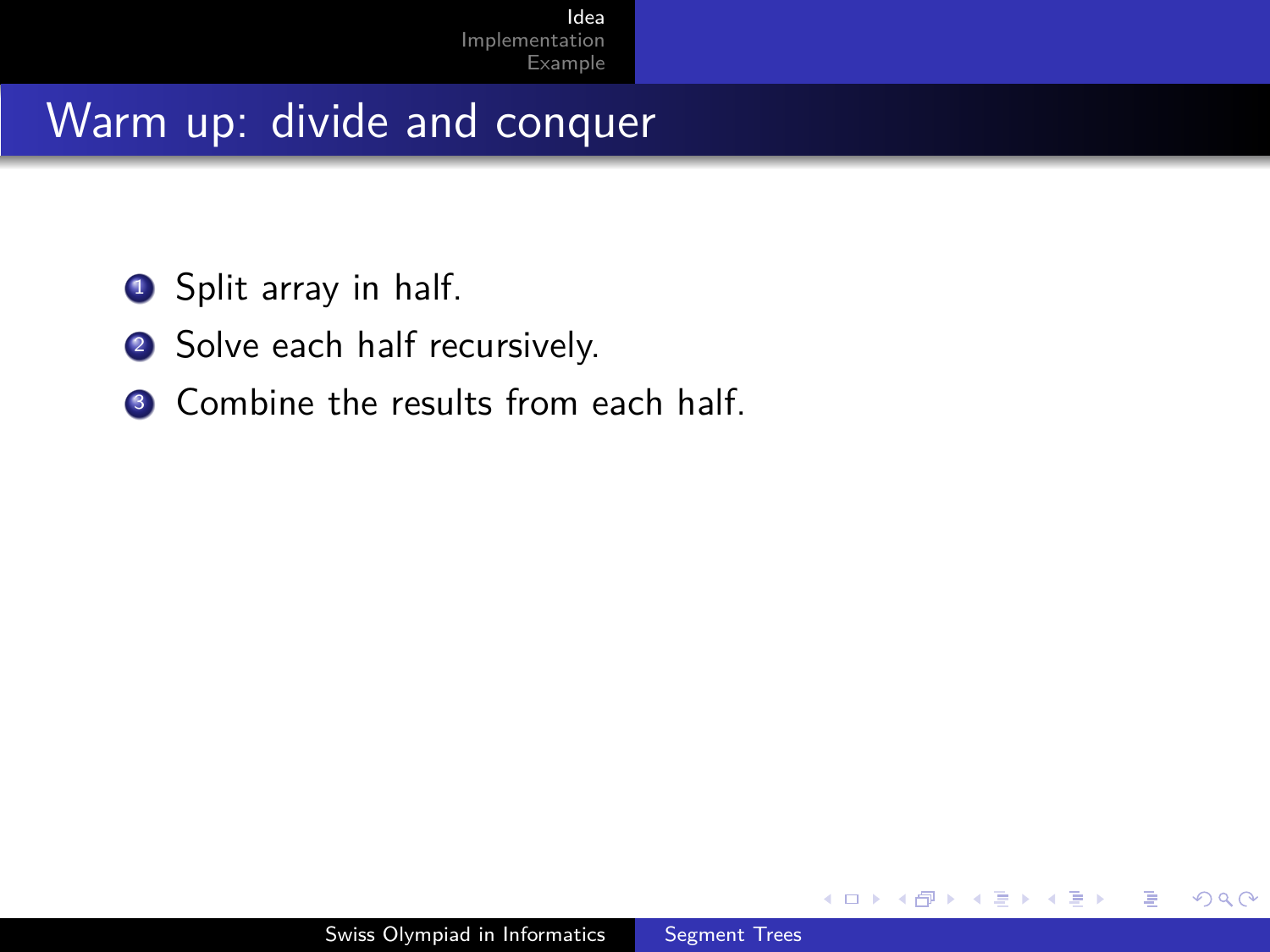**1** Split array in half.

- <sup>2</sup> Solve each half recursively.
- <sup>3</sup> Combine the results from each half.

Example: Maximum of

3 1 7 4 9 2 5 6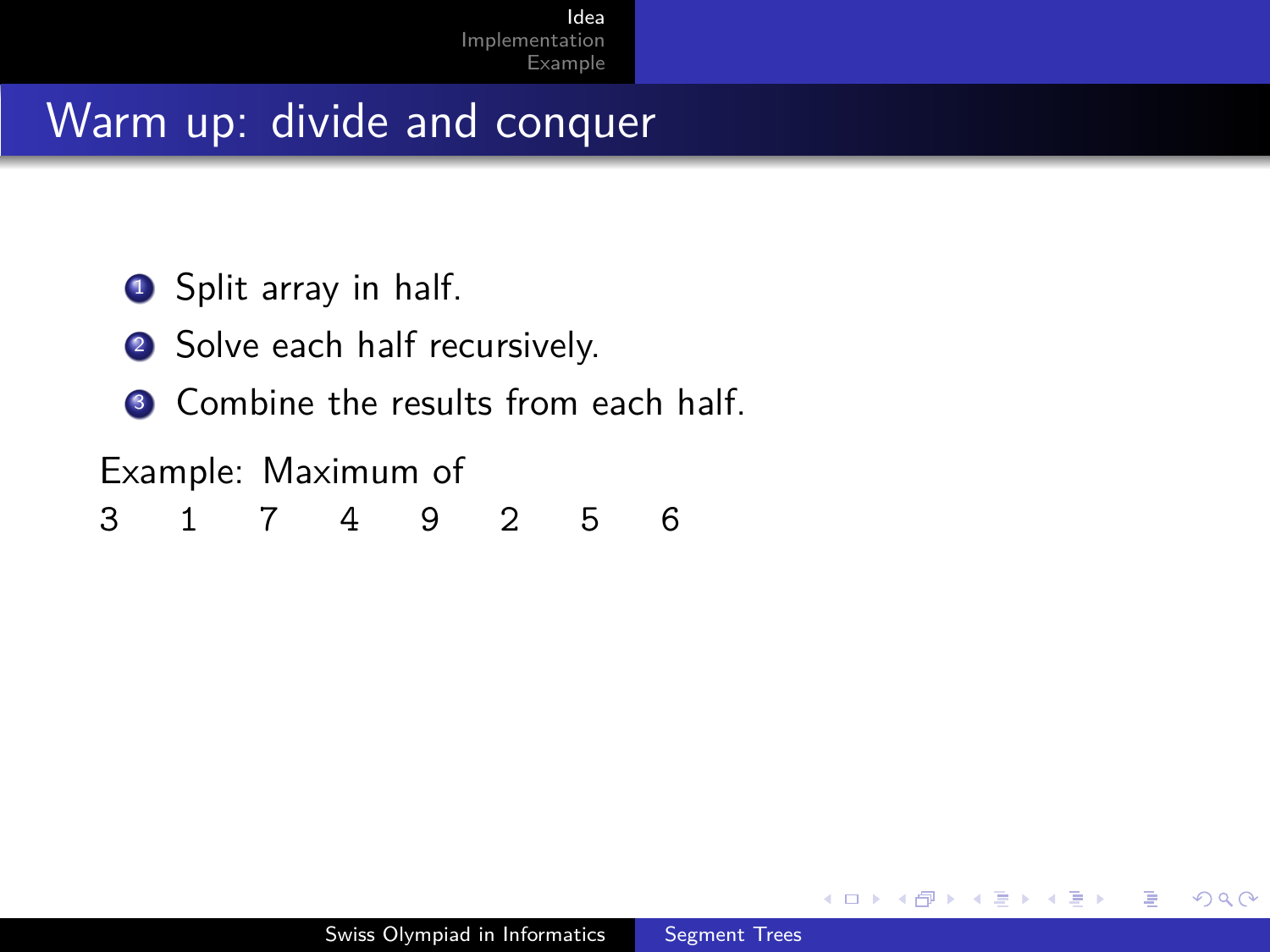**1** Split array in half.

- <sup>2</sup> Solve each half recursively.
- <sup>3</sup> Combine the results from each half.

#### Example: Maximum of

|  |  |  |  |  |  |  | 3 1 7 4 9 2 5 6               |
|--|--|--|--|--|--|--|-------------------------------|
|  |  |  |  |  |  |  | 3 1 7 4   9 2 5 6             |
|  |  |  |  |  |  |  | 3 1   7 4   9 2   5 6         |
|  |  |  |  |  |  |  | 3   1   7   4   9   2   5   6 |

 $QQ$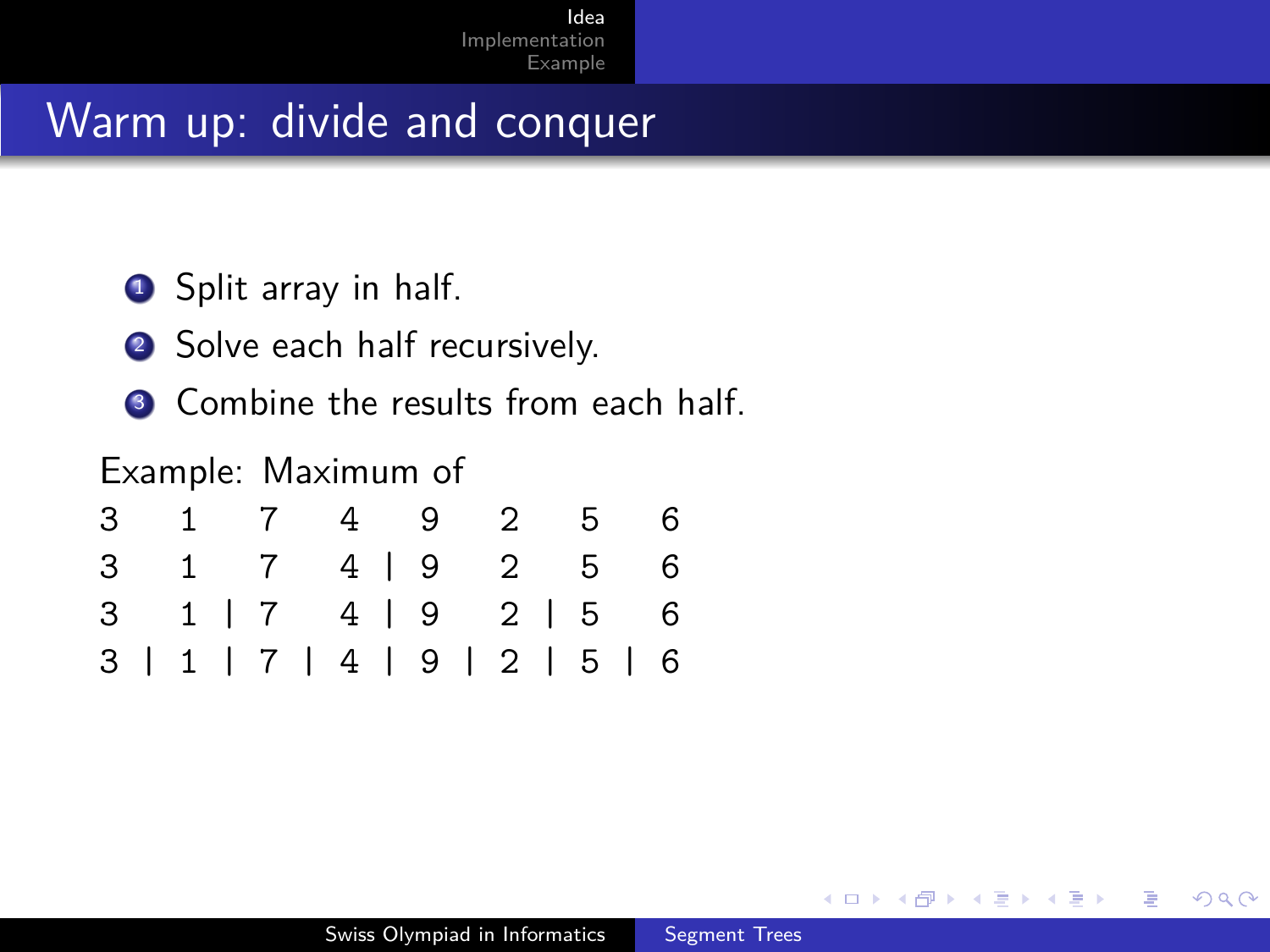**1** Split array in half.

- <sup>2</sup> Solve each half recursively.
- <sup>3</sup> Combine the results from each half.

#### Example: Maximum of

|  |  |  | 3 1 7 4 9 2 5 6               |  |  |  |  |
|--|--|--|-------------------------------|--|--|--|--|
|  |  |  | 3 1 7 4   9 2 5 6             |  |  |  |  |
|  |  |  | $3$ 1   7 4   9 2   5 6       |  |  |  |  |
|  |  |  | 3   1   7   4   9   2   5   6 |  |  |  |  |
|  |  |  | 3   7   9   6                 |  |  |  |  |

 $QQ$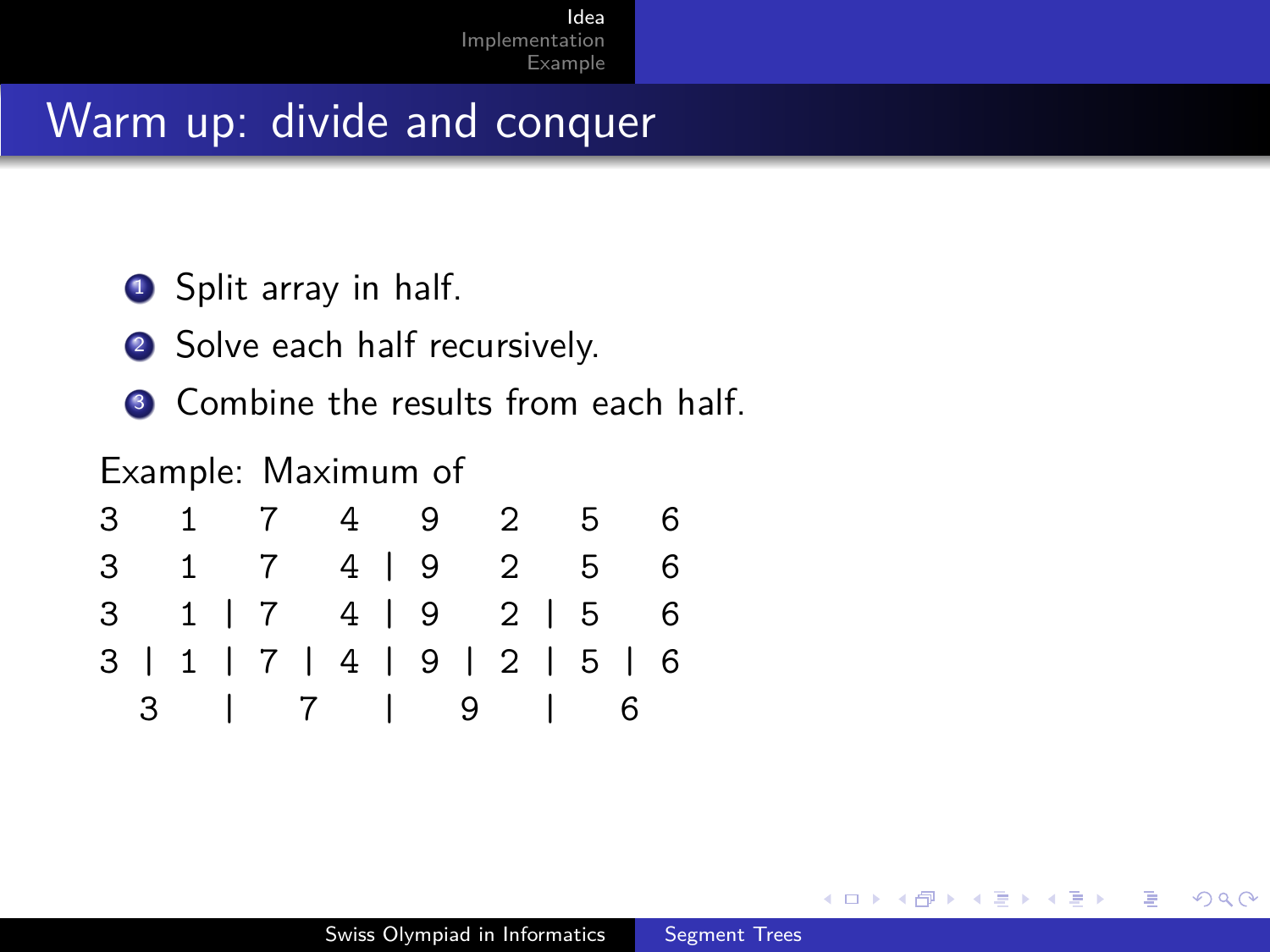**1** Split array in half.

- **2** Solve each half recursively.
- <sup>3</sup> Combine the results from each half.

#### Example: Maximum of

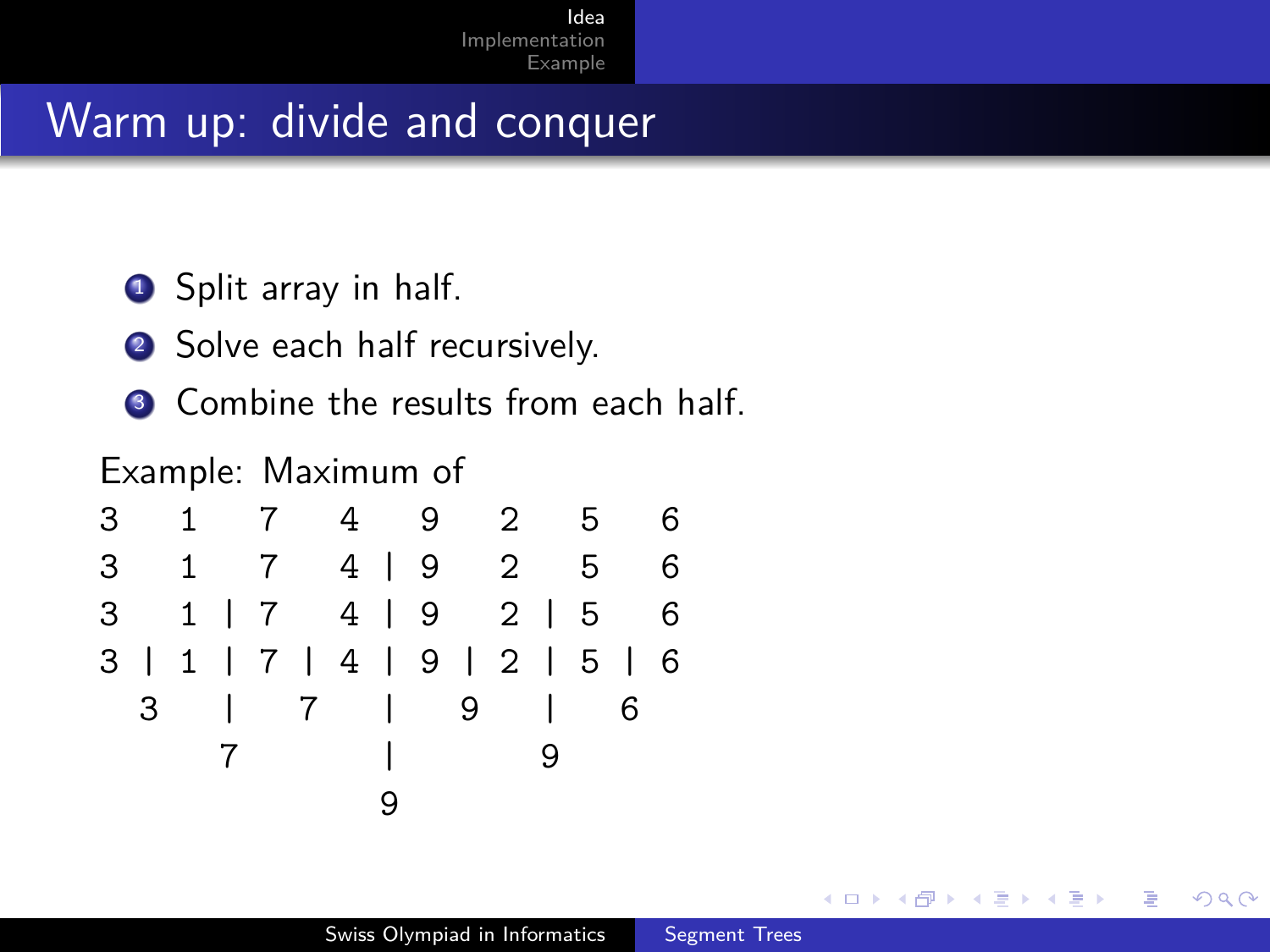#### Single element update

|  |  | 3 1 7 4 9 2 5 6 |  |
|--|--|-----------------|--|
|  |  | 3 1 0 4 9 2 5 6 |  |

What changes?

 $\leftarrow$ 

 $\rightarrow$  $\mathcal{A}$ **SIL** ×

冊

Ξ

E

∍  $\,$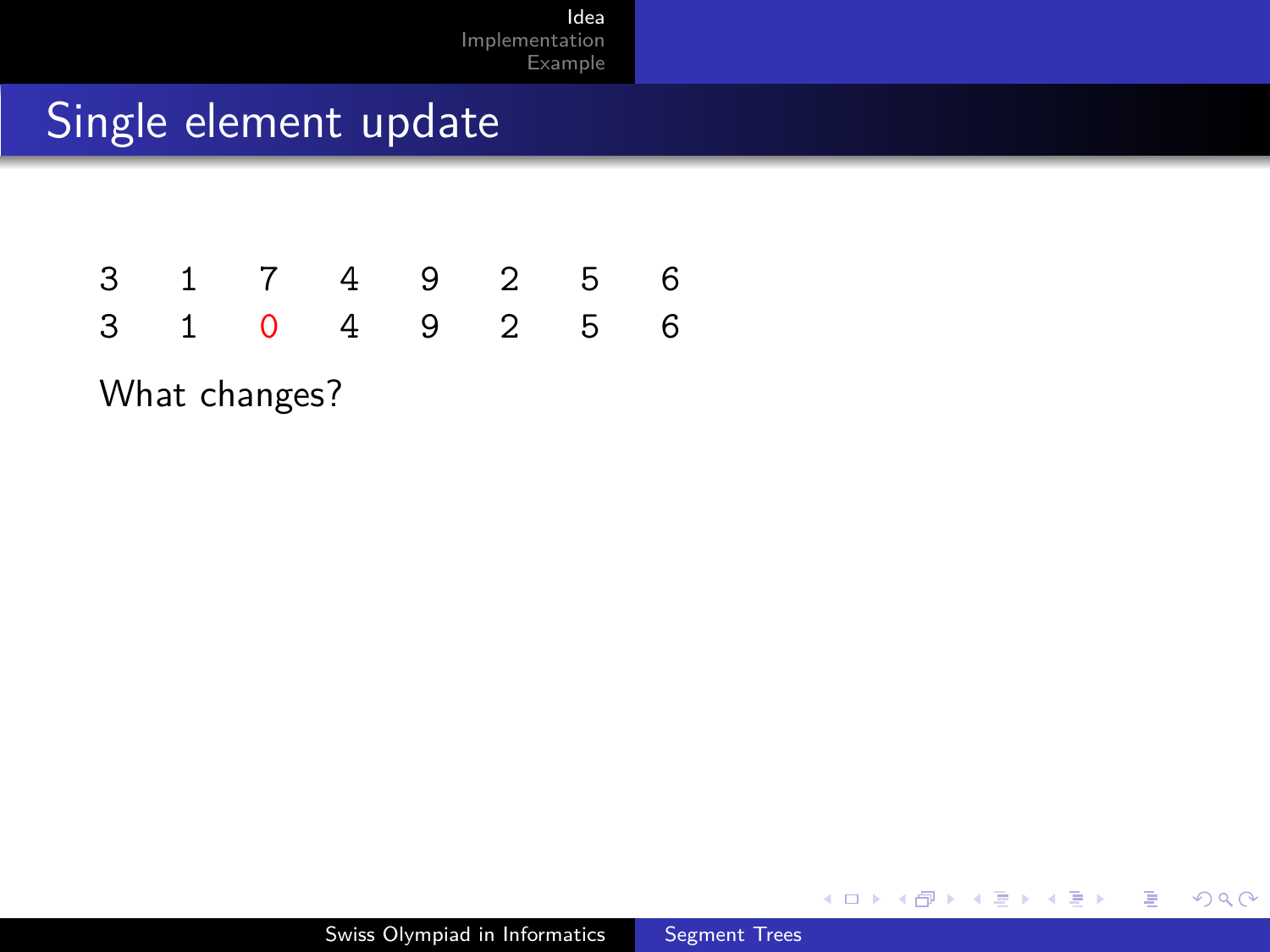| 3 |               |   |  |   |  |   |  | 9 |  | 2                             |  | ٠h |  |   |
|---|---------------|---|--|---|--|---|--|---|--|-------------------------------|--|----|--|---|
| 3 |               | 1 |  | Ω |  | 4 |  | 9 |  | $\overline{2}$                |  | 5  |  | 6 |
|   | What changes? |   |  |   |  |   |  |   |  |                               |  |    |  |   |
|   |               |   |  |   |  |   |  |   |  | 3   1   7   4   9   2   5   6 |  |    |  |   |
|   |               |   |  |   |  |   |  |   |  | 3   1   0   4   9   2   5     |  |    |  | 6 |

4日)

4 冊 ▶

Ξ

×

E

≣

-b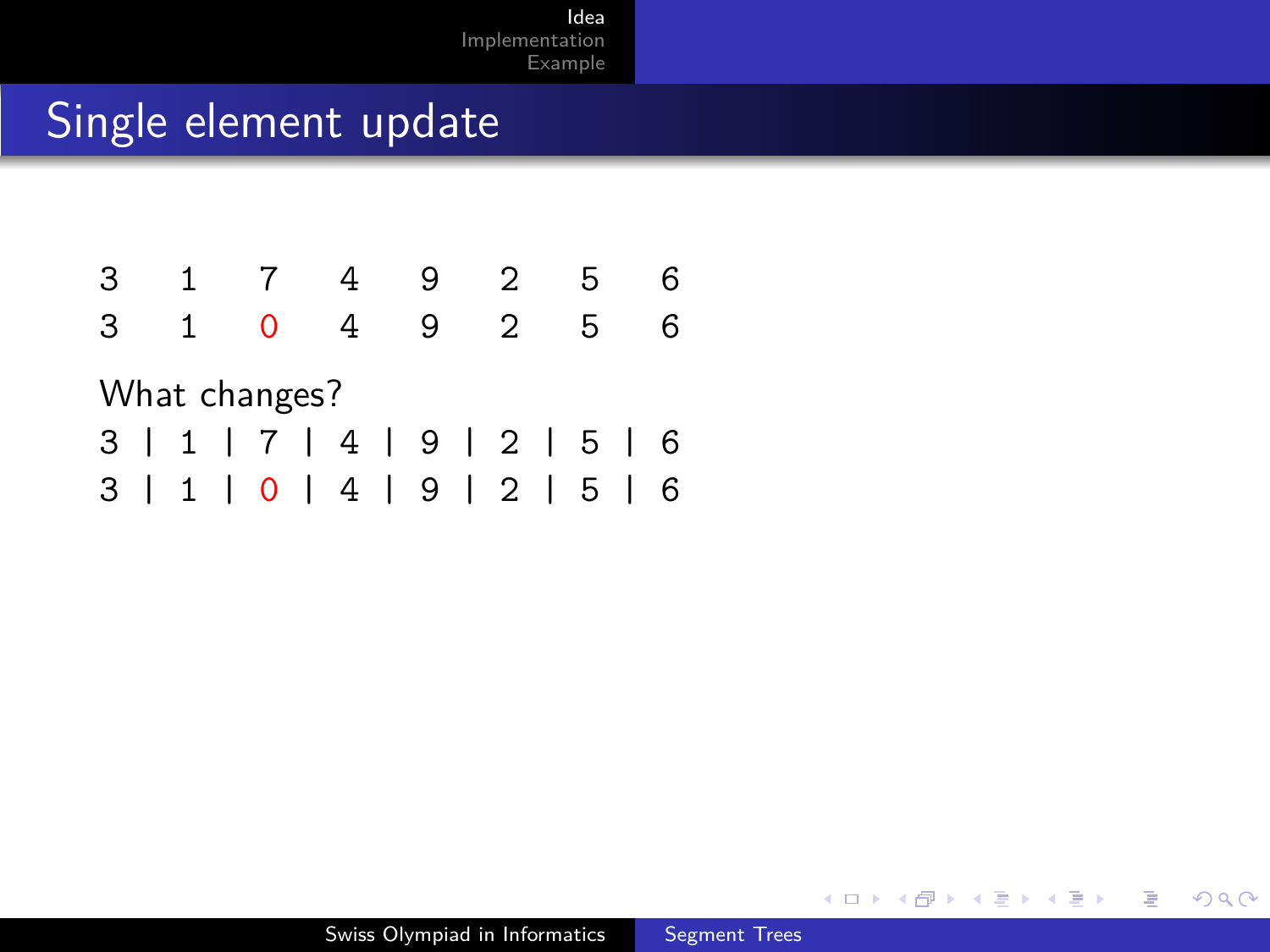| 3 |               |    |  |   |   |   |  | 9 |   | 2                             |  |   |   |   |
|---|---------------|----|--|---|---|---|--|---|---|-------------------------------|--|---|---|---|
| З |               | 1. |  | 0 |   | 4 |  | 9 |   | 2                             |  | 5 |   |   |
|   | What changes? |    |  |   |   |   |  |   |   |                               |  |   |   |   |
|   |               |    |  |   |   |   |  |   |   | 3   1   7   4   9   2   5   6 |  |   |   |   |
|   |               |    |  |   |   |   |  |   |   | 3   1   0   4   9   2   5     |  |   |   | 6 |
|   | 3             |    |  |   | 4 |   |  |   | 9 |                               |  |   | 6 |   |

E

경제  $\rightarrow$  $\prec$ 

**K ロ ▶ K 御 ▶ K ミ**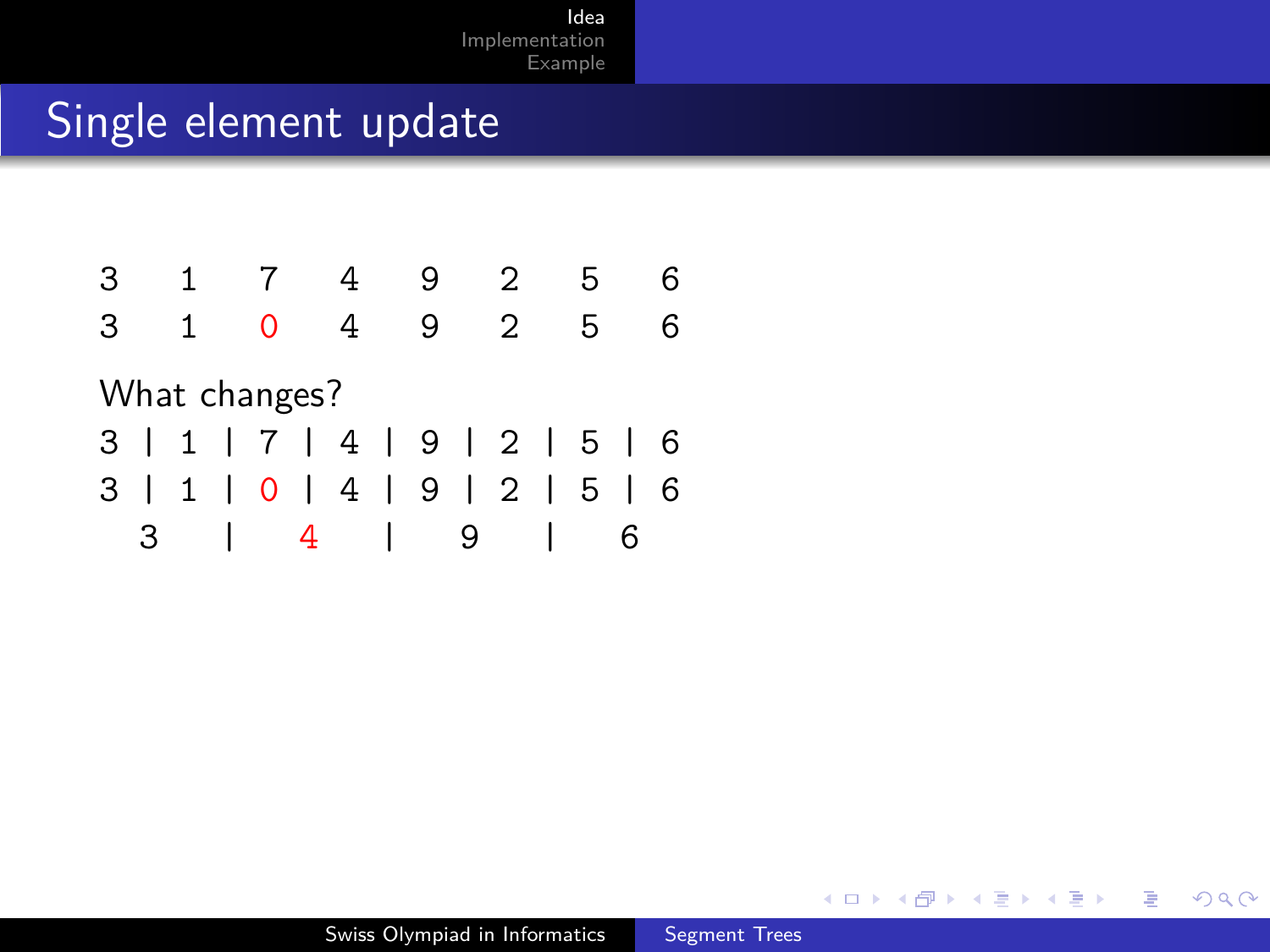

4日下

4 冊 ▶

э

 $\left($  $\sim$  э  $\,$  E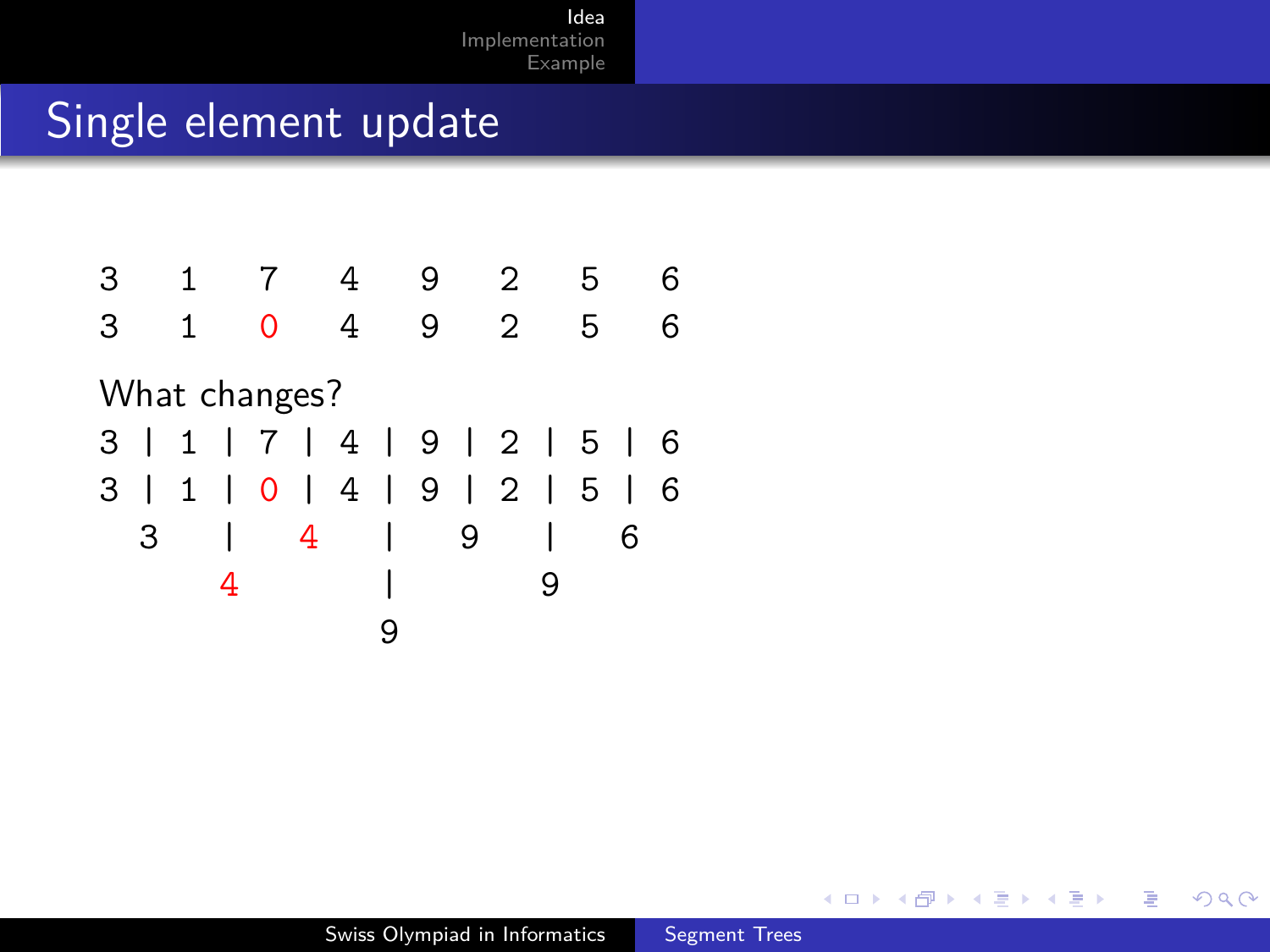

- $\bullet$  At most log *n* elements change.
- If the conquer step runs in  $\mathcal{O}(1)$ , we can recompute them quickly.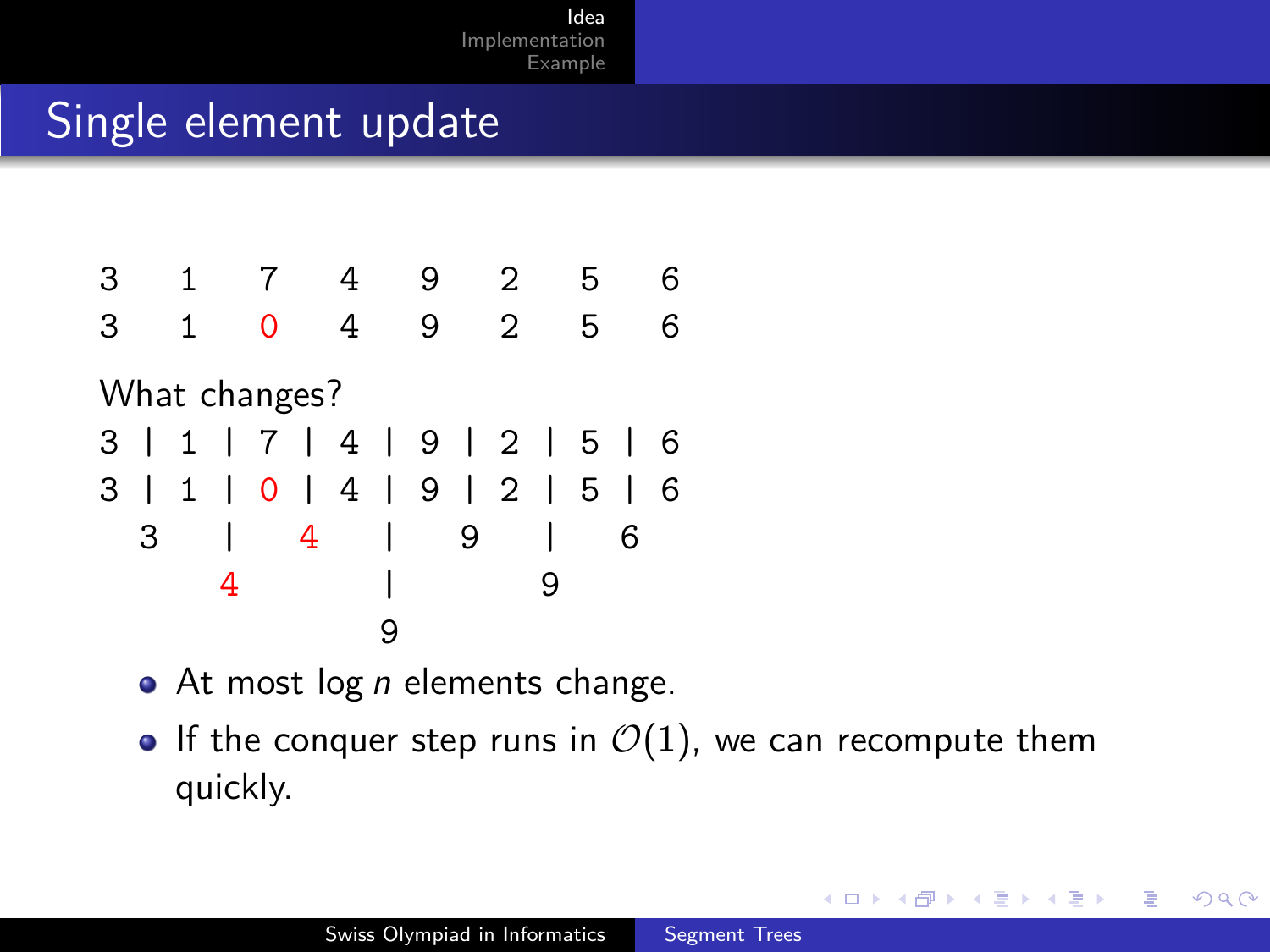#### Range queries

Can we compute the maximum of other ranges?

3 1 7 4 6 2 5 9

4日下

④ 骨 → ④ 手

E

Э× **Inches**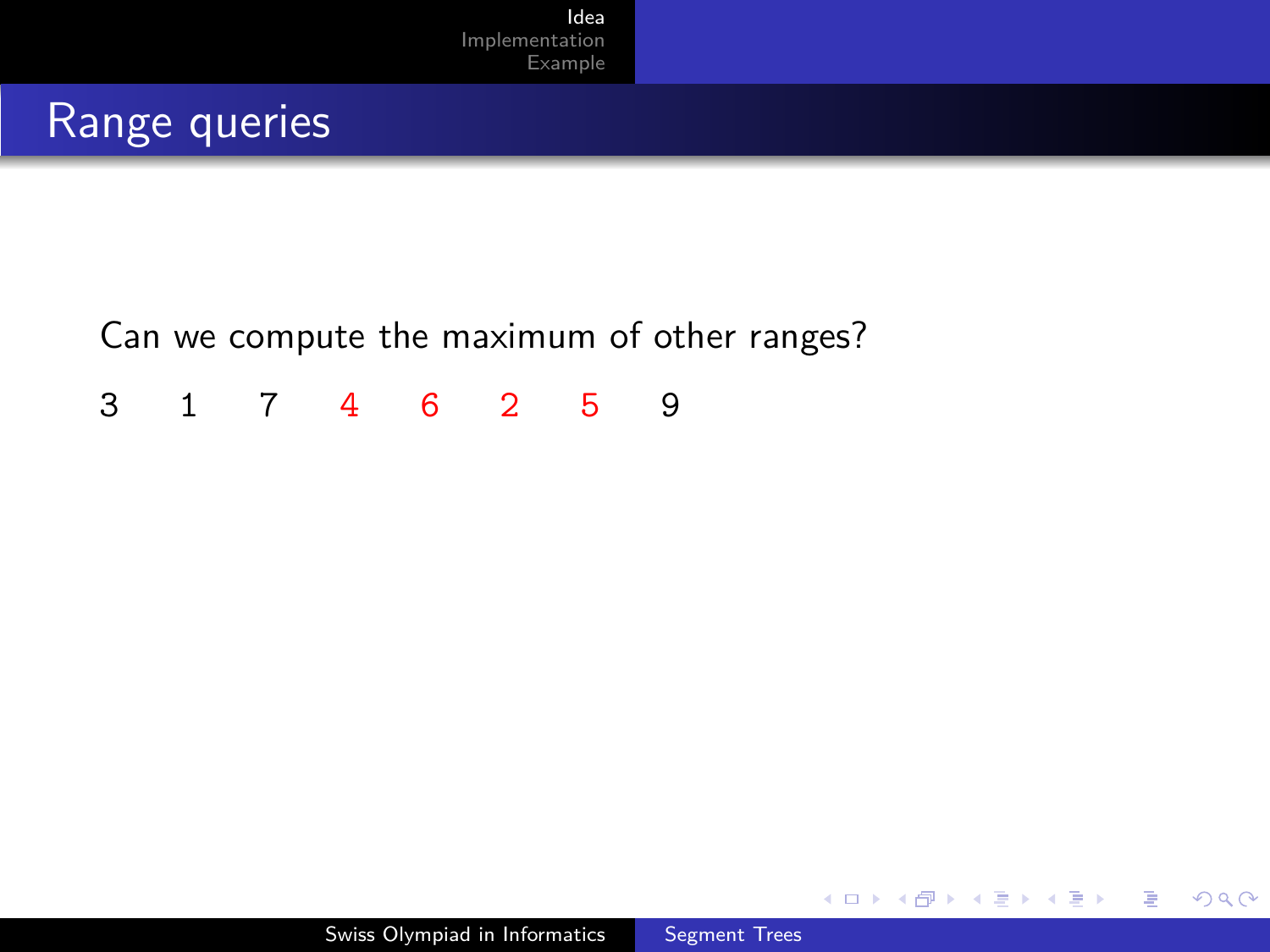# Range queries

#### Can we compute the maximum of other ranges?

3 1 7 4 6 2 5 9 3 | 1 | 7 | 4 | 6 | 2 | 5 | 9 3 | 7 | 6 | 9 7 | 9 9

E

∍

Пb.

∢母

**A 177 16**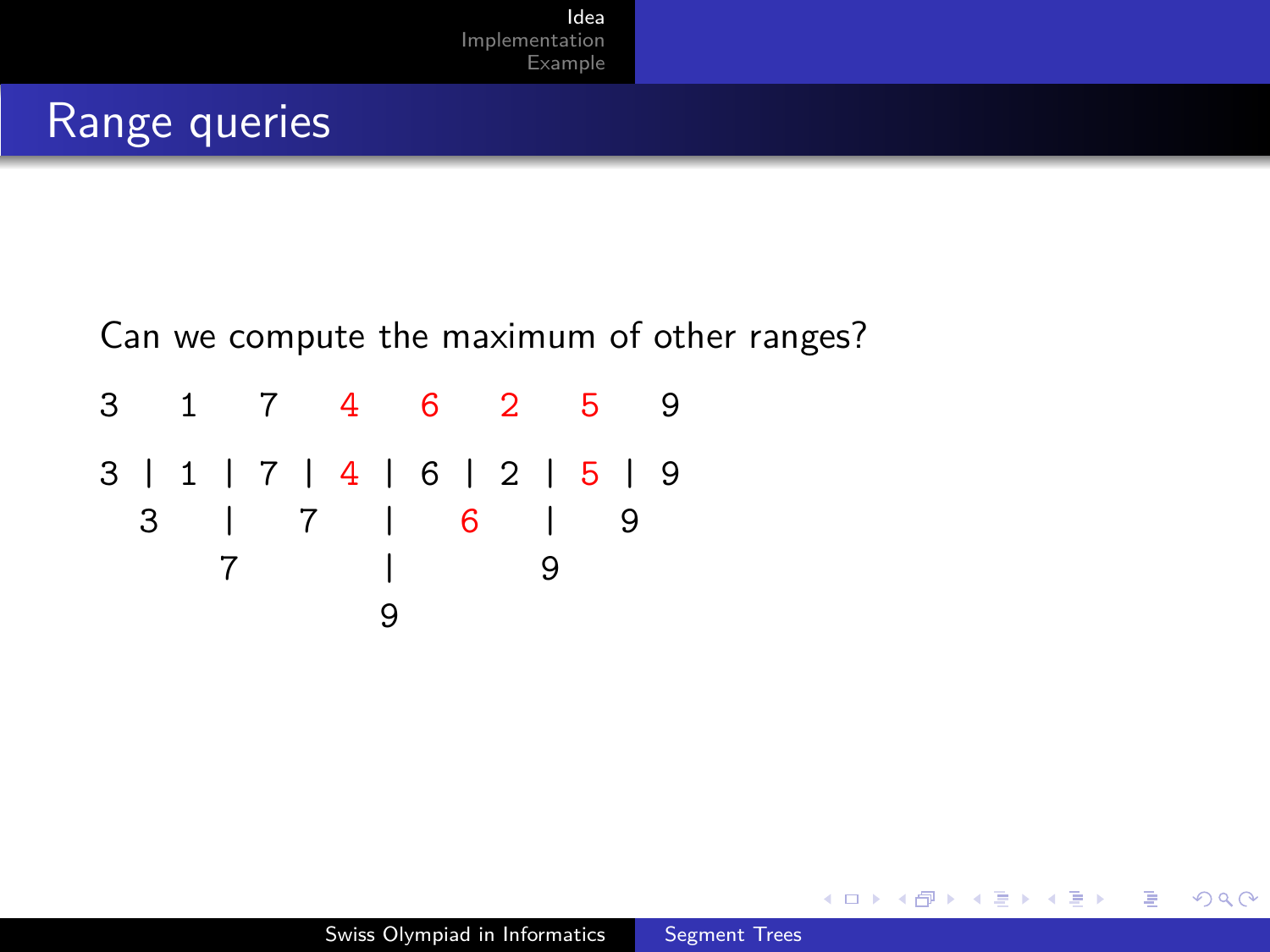# Range queries

Can we compute the maximum of other ranges?

|  |  |  | 3 1 7 4 6 2 5                              |  |  |  |  |  |
|--|--|--|--------------------------------------------|--|--|--|--|--|
|  |  |  | 3   1   7   4   6   2   5   9<br>3   7   6 |  |  |  |  |  |
|  |  |  |                                            |  |  |  |  |  |
|  |  |  |                                            |  |  |  |  |  |

If the conquer step runs in  $\mathcal{O}(1)$ , we can answer queries fast.

 $QQ$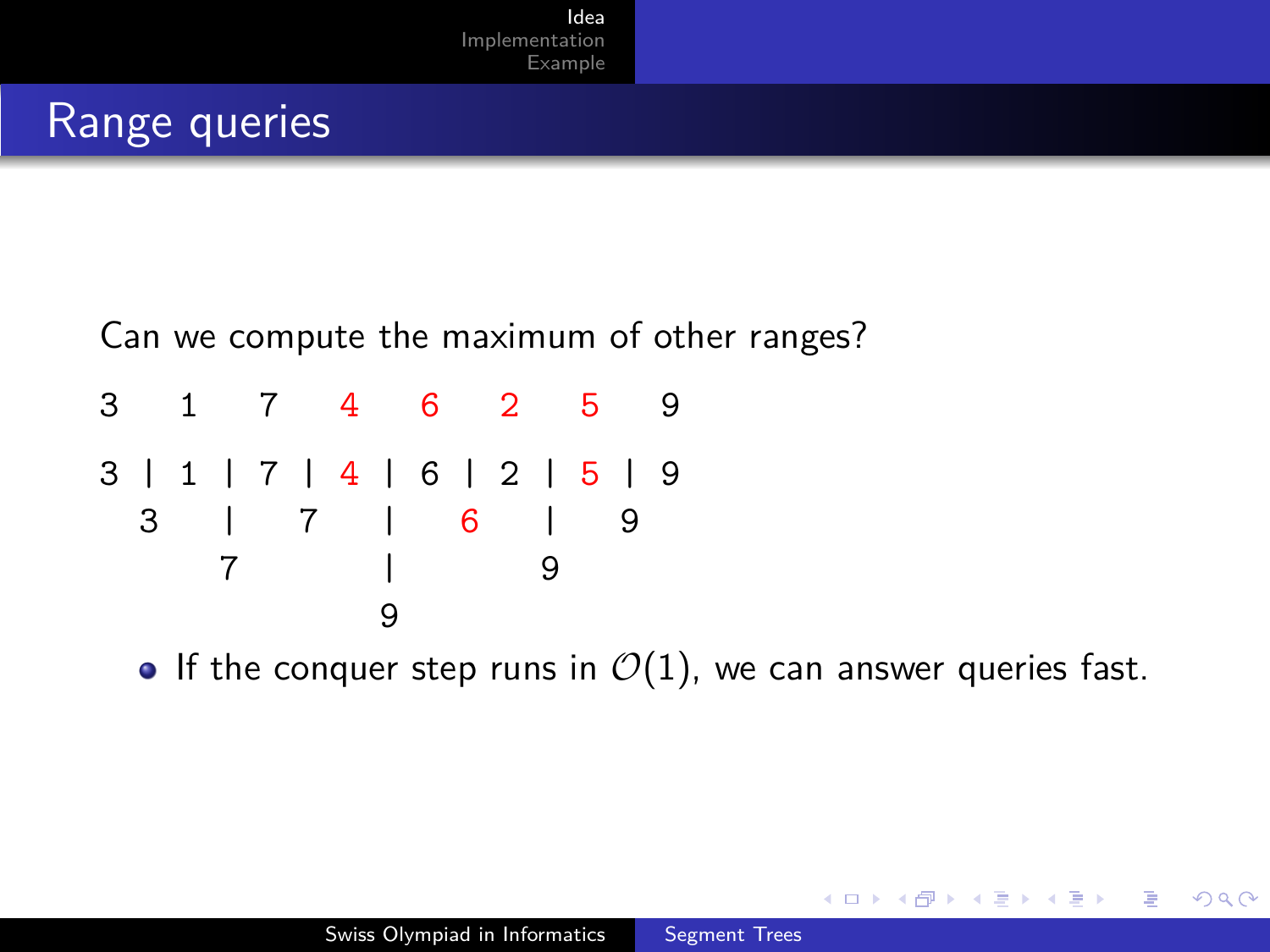#### Store recursion tree



지금 9 E  $299$ 

**K ロ ト K 御 ト K 店** 

 $\mathbb{R}^n$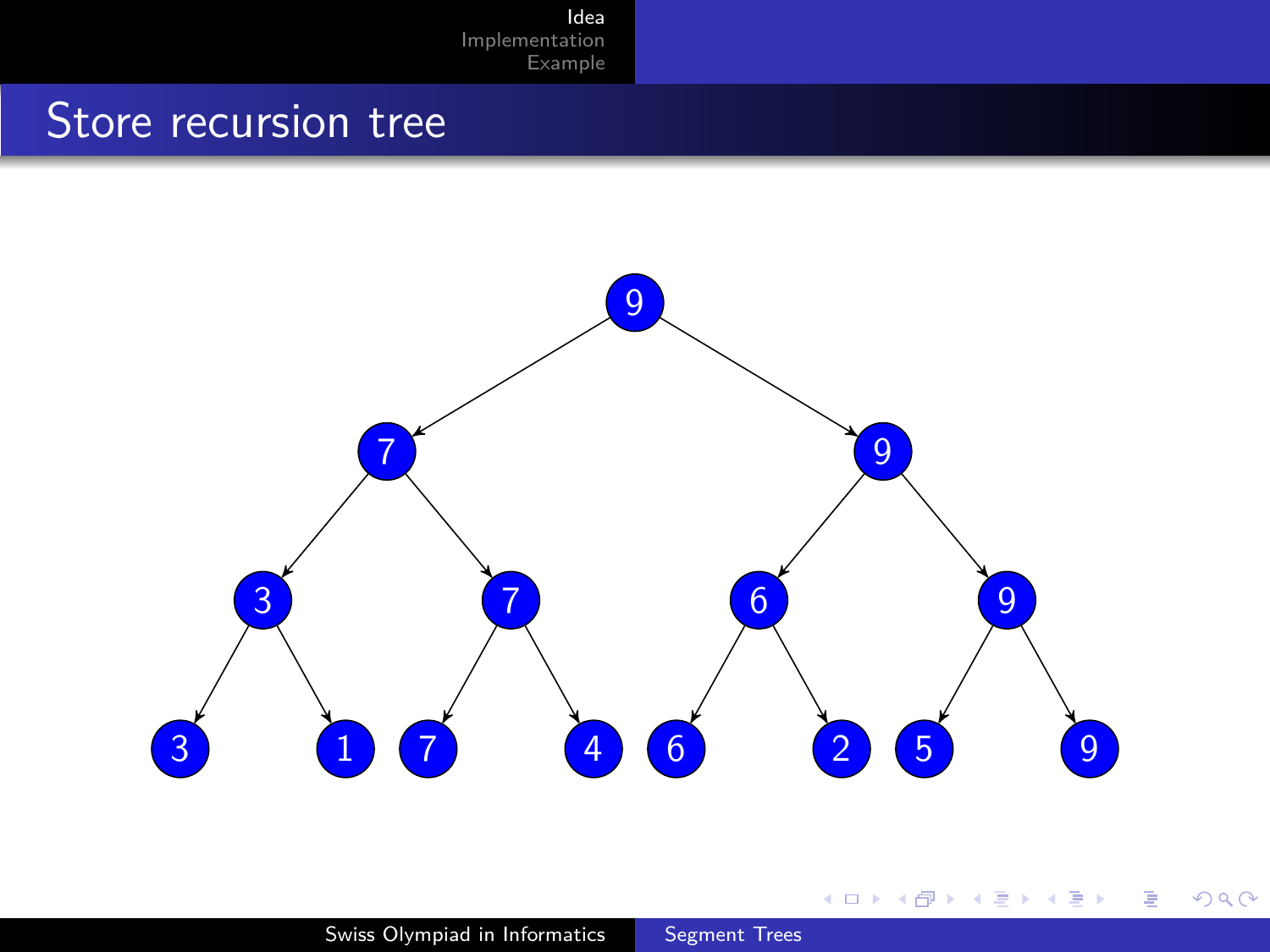# Different styles

- Pointers: Slow, most memory, persistency.
- Heap: Fast, versatile, close to divide and conquer.
- Iterative: Fastest, less memory.

I'll focus on the *Heap* style.

<span id="page-15-0"></span> $\Omega$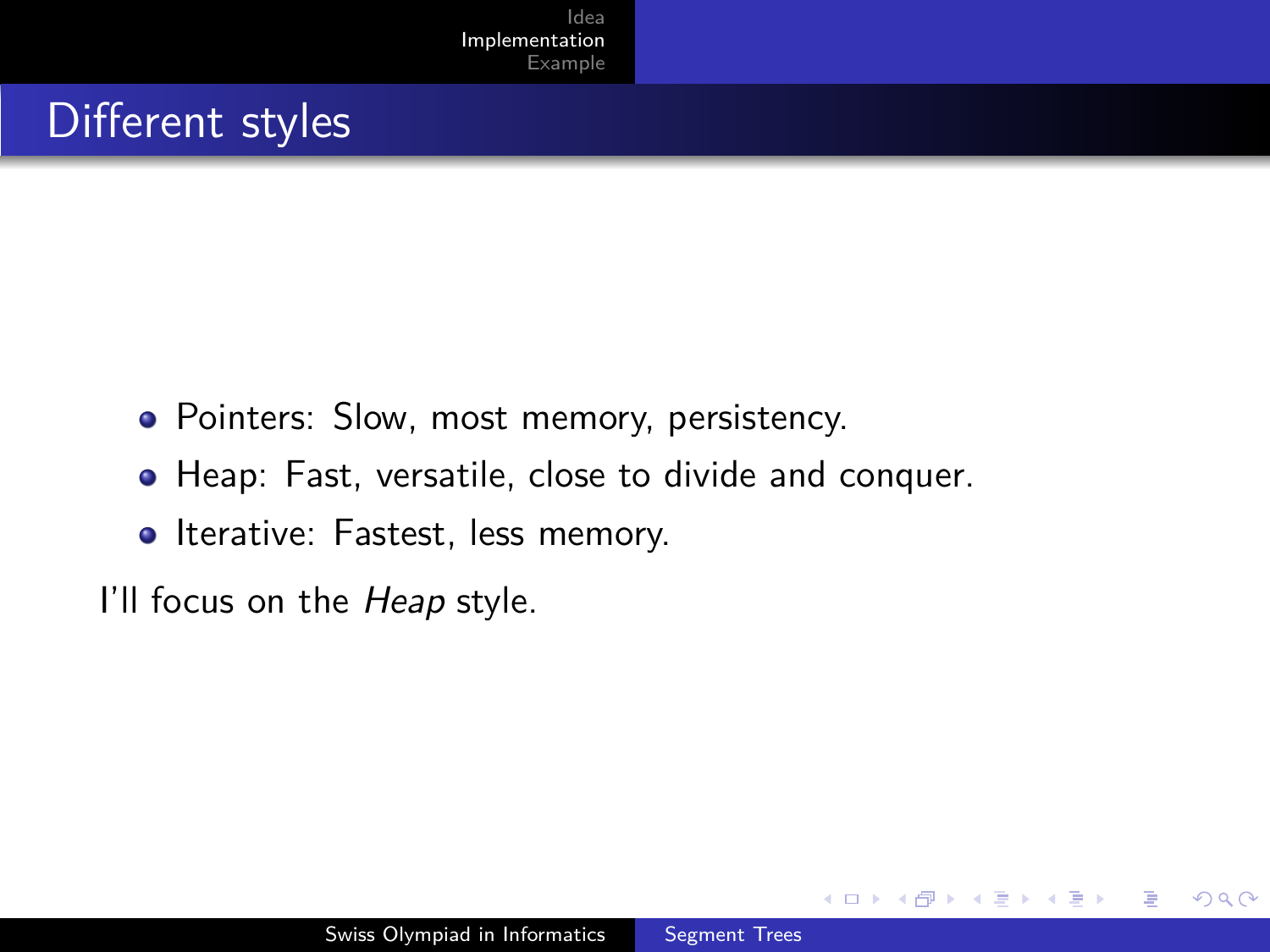# Node indices



 $\leftarrow$   $\Box$   $\rightarrow$ 

冊

×  $\rightarrow$ × Ξ

E

Ε  $\,$  つくへ

For node i:

- children  $2 \cdot i$  and  $2 \cdot i + 1$
- parent  $\vert i/2\vert$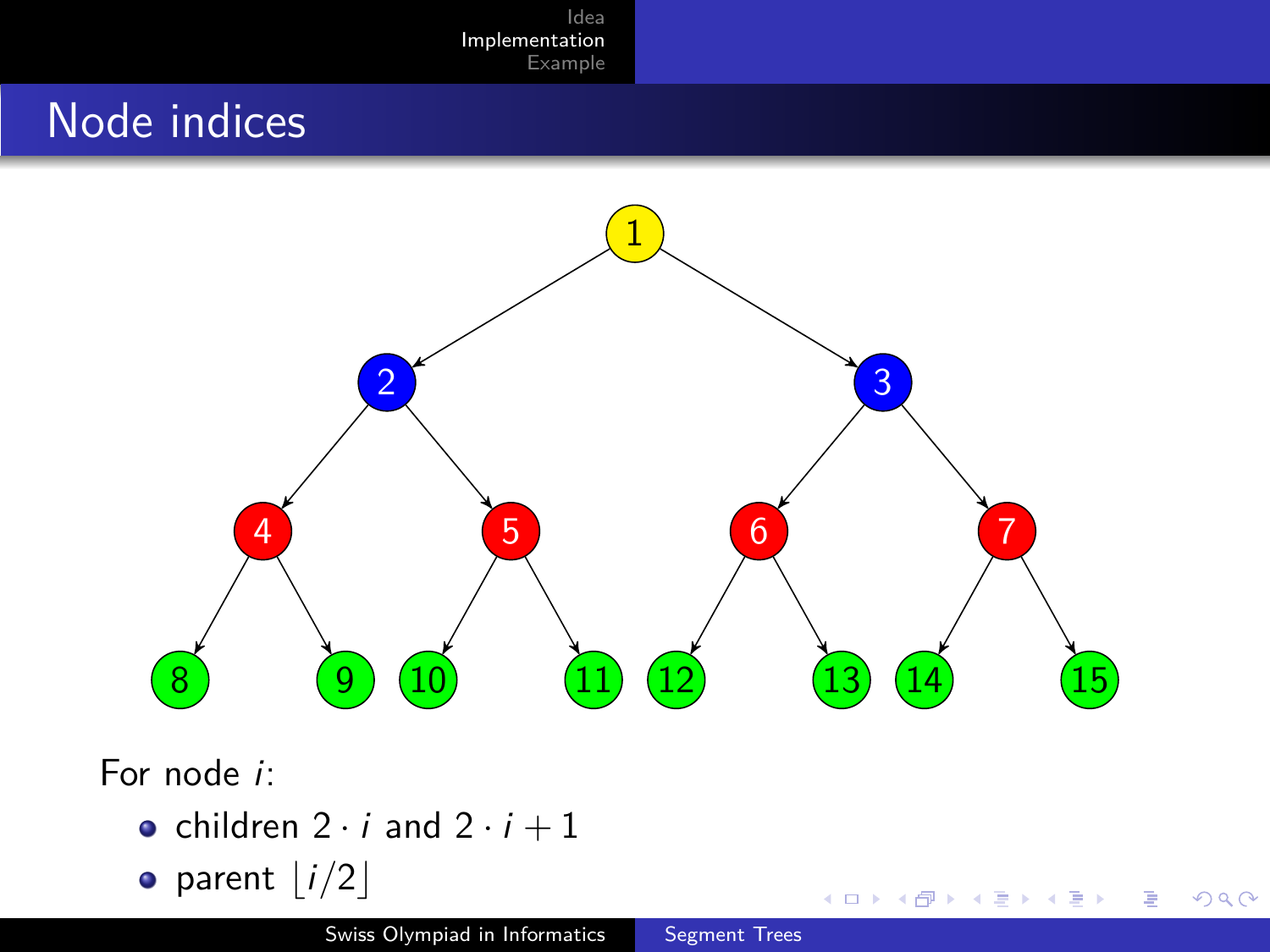#### Build

```
1 vector<int> tree(4*n); // 2*n is too small!!
2 vector<int> base(n);
3 void build(int n, int a, int b){
4 if(a == b)5 tree[n] = base[a]:
6 } else {
7 \t\t\t \text{build}(2*n, a, (a+b)/2);8 build(2*n+1, (a+b)/2+1, b);9 \text{tree}[n] = \max(\text{tree}[2*n], \text{tree}[2*n+1]);10 }
11 }
12 \cdot \ldots13 build(1, 0, n-1);
```
 $\Omega$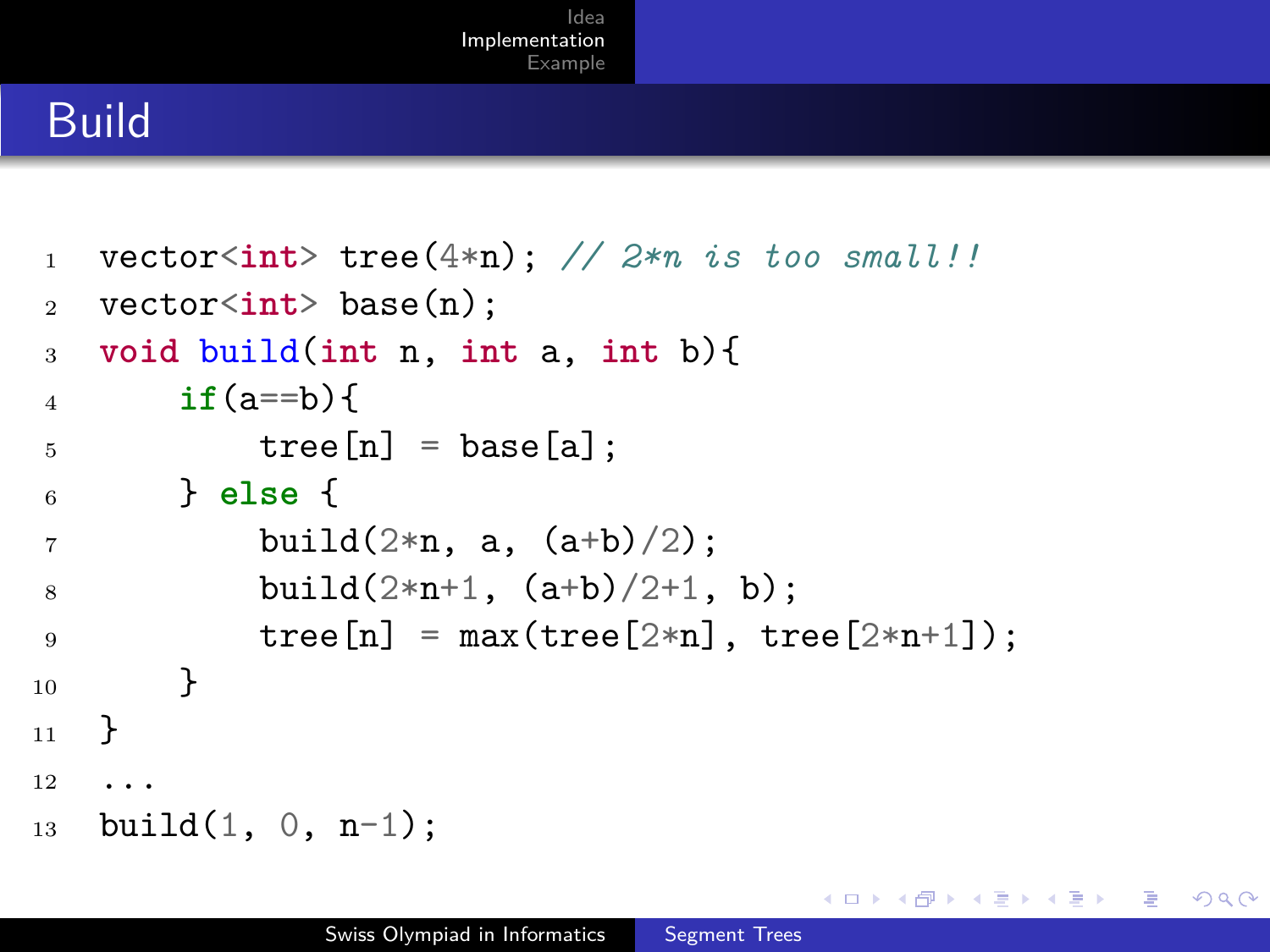#### Update

```
1 vector<int> tree(4*n);
2 ...
3 // set base[pos] to val
4 void update(int n, int a, int b, int const&pos, int const&val){
5 if(pos<a || pos>b) return;
6 if (a == b) {
7 \text{ tree}[n] = val;8 } else {
9 update(2*n, a, (a+b)/2, pos, val);10 \text{update}(2*n+1, (a+b)/2+1, b, pos, val);11 \text{tree}[n] = \max(\text{tree}[2*n], \text{tree}[2*n+1]);12 }
13 \frac{1}{2}14 ...
15 update(1, 0, n-1, pos, val);
                                                              200
```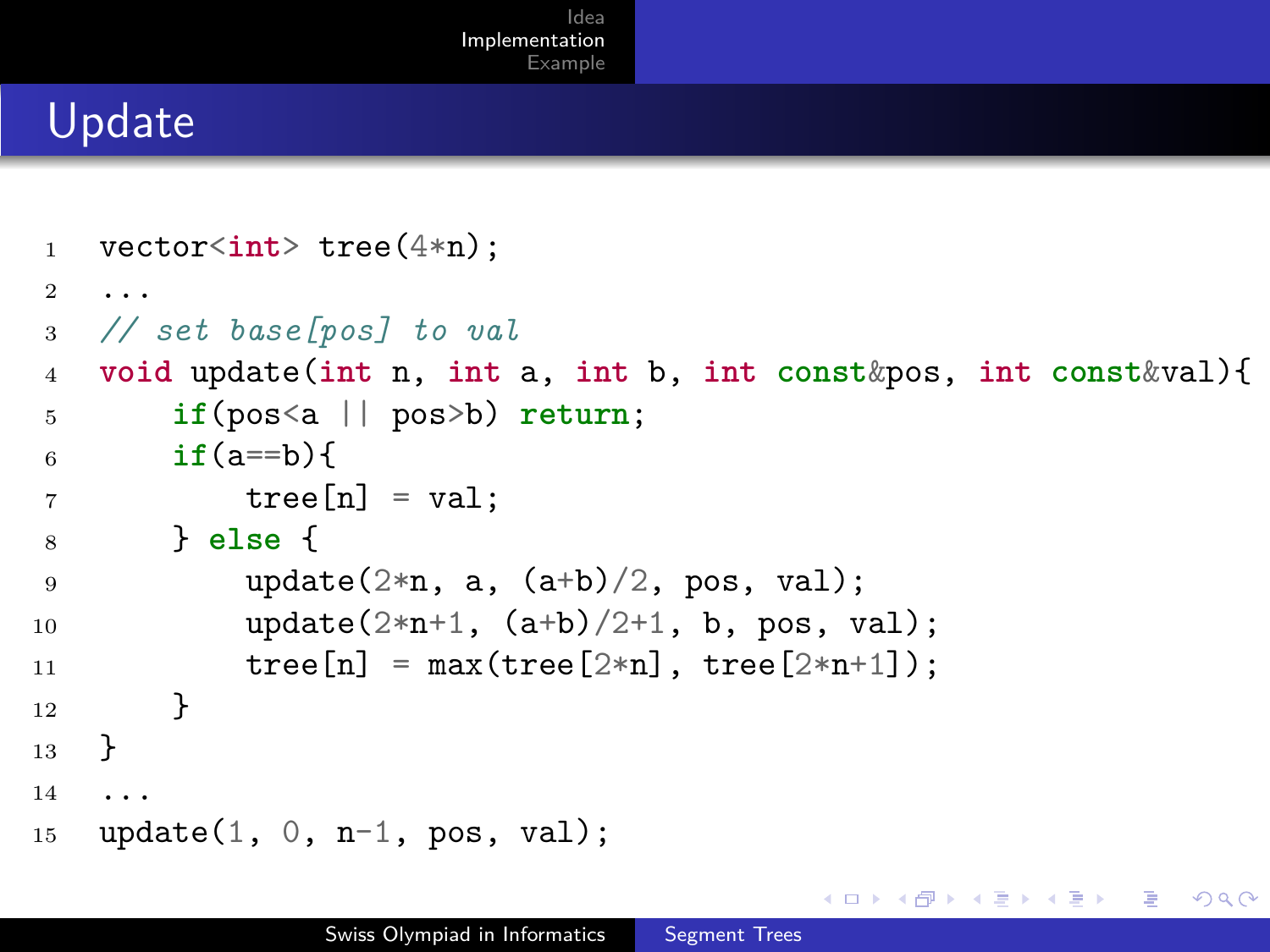# **Query**

```
1 vector<int> tree(4*n);
2 ...
3 // [a, b] is tree range, [l, r] query range
4 void query(int n, int a, int b, int const&l, int const&r){
5 if(r<a || b<1) return -inf;
6 if(l<=a && b<=r) return tree[n];
7 return max(
8 \text{ query}(2*n, a, (a+b)/2, 1, r),9 query(2*n+1, (a+b)/2+1, b, l, r));
10 }
11 ...
12 query(1, 0, n-1, 1, r):
```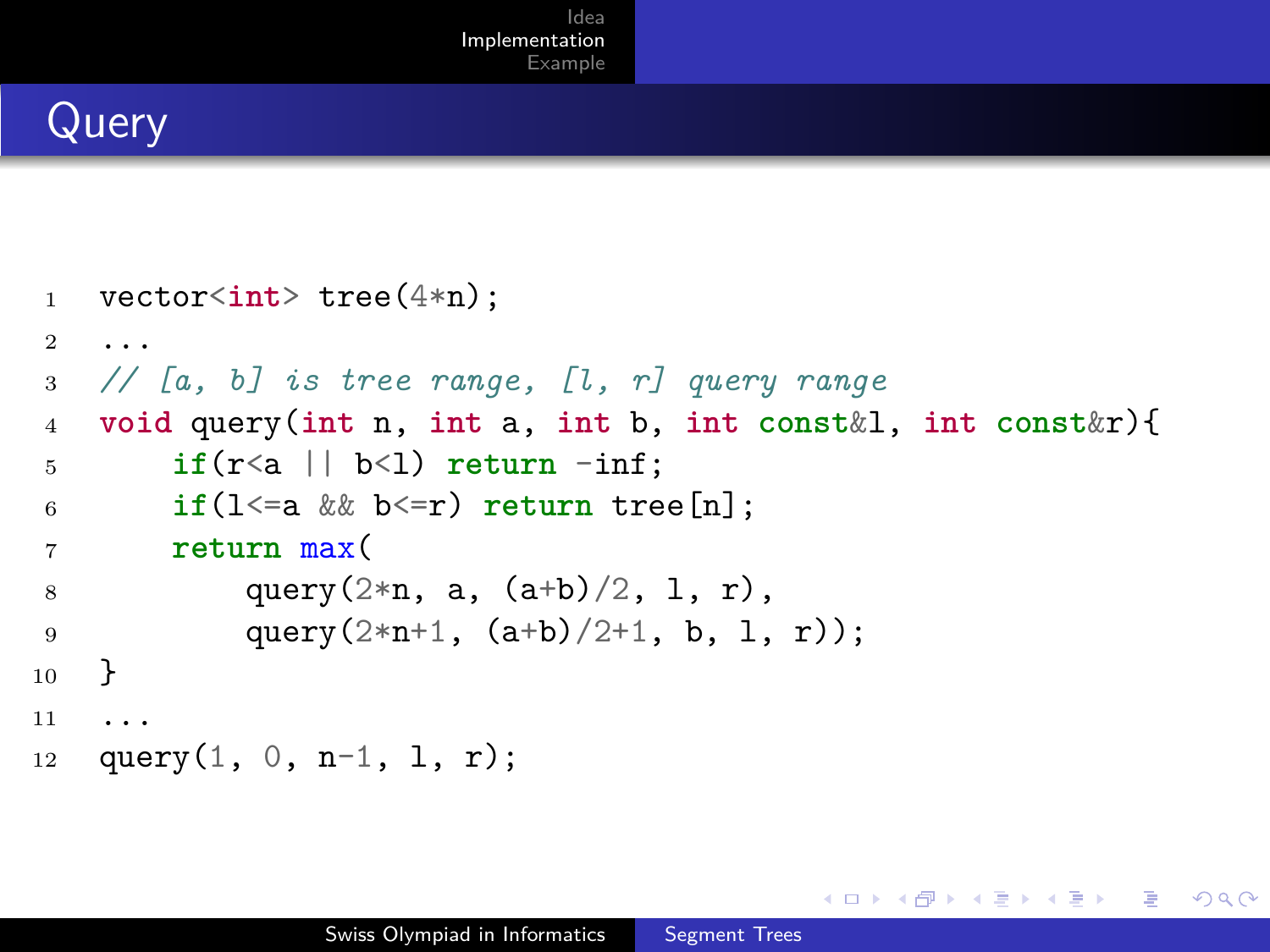#### Other possible queries

Anything that can be conquered in  $\mathcal{O}(1)$ . The operations have to be associative  $a \circ (b \circ c) = (a \circ b) \circ c$ .

#### examples

+*,* ·*,* max*,* min*,* gcd*,* AND*,* OR*,* XOR*, . . .*

#### Things that don't work

−*, /,* pow*,* NAND*,* NOR*,* ==*, . . .*

→ イラン イヨン イラン

 $200$ 

Runtime:  $\mathcal{O}(N)$  for build,  $\mathcal{O}(\log N)$  per update/query.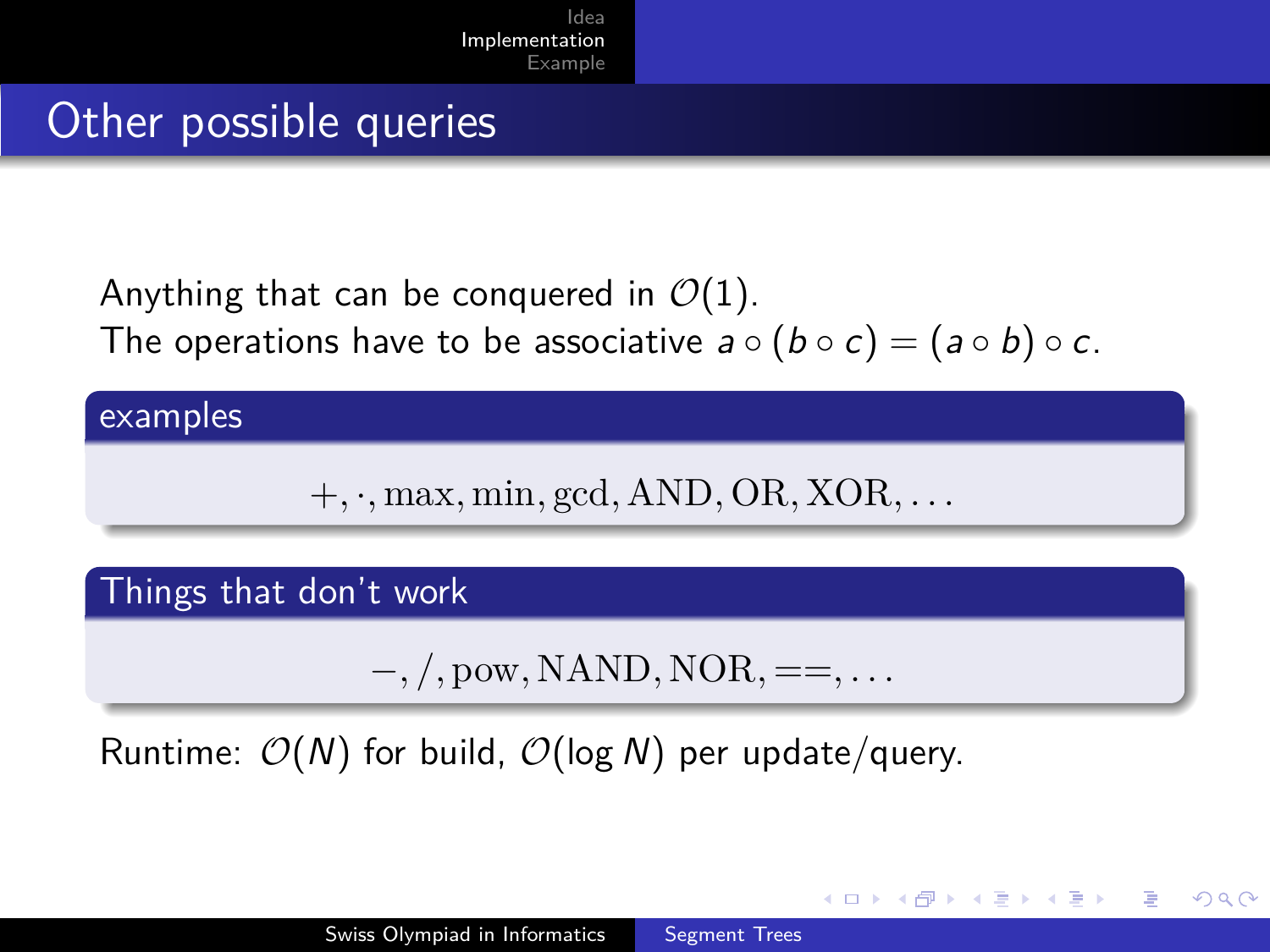# Example

Given an array of  $N$  numbers  $a_i$ , execute the following queries.

- $\bullet$  up x b: Set  $a_x$  to b.
- q 1 r: Return the sum of the maximum sum subarray of  $a_1, a_{l+1}, \ldots, a_r$ .

How can we apply divide and conquer?

<span id="page-21-0"></span> $\Omega$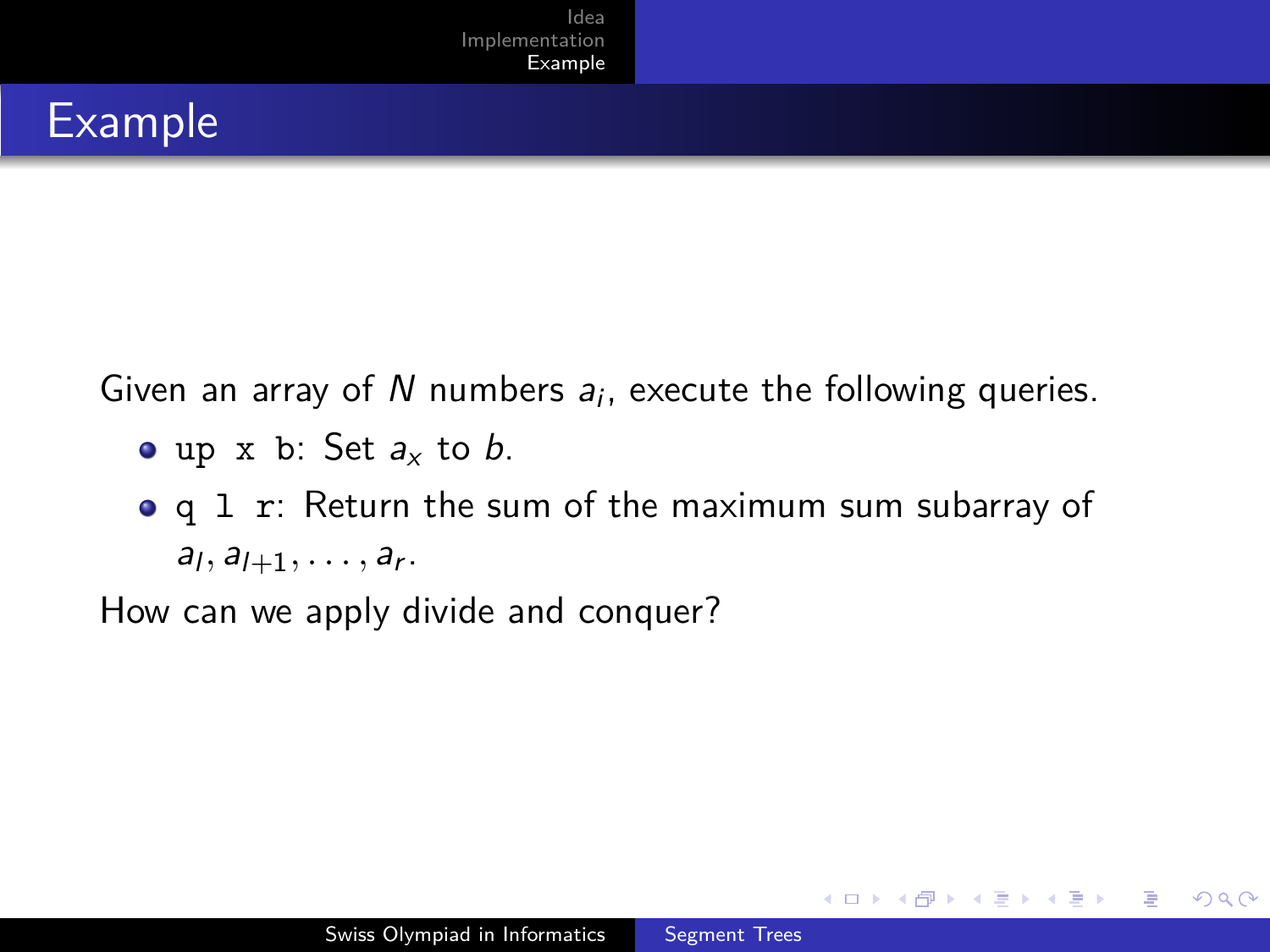# Divide and conquer approach

Which values to Store?

4日下

 $\sqrt{2}$ ∍

 $\rightarrow$ 

×.

E

∍  $\mathbf{h}$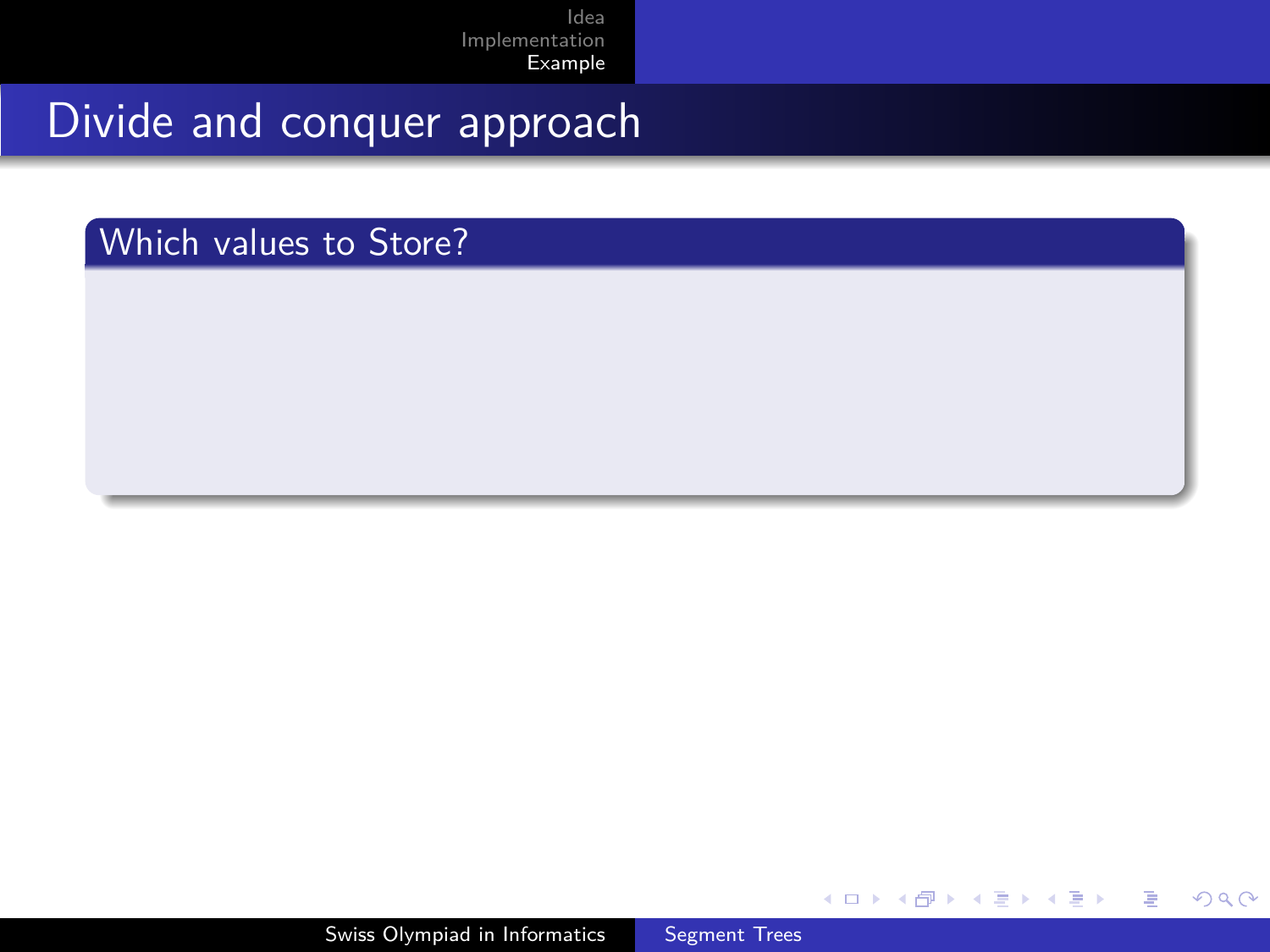# Divide and conquer approach

#### Which values to Store?

- Sum of max sum subarray.
- Maximum prefix.
- Maximum suffix.
- Sum of all elements.

∍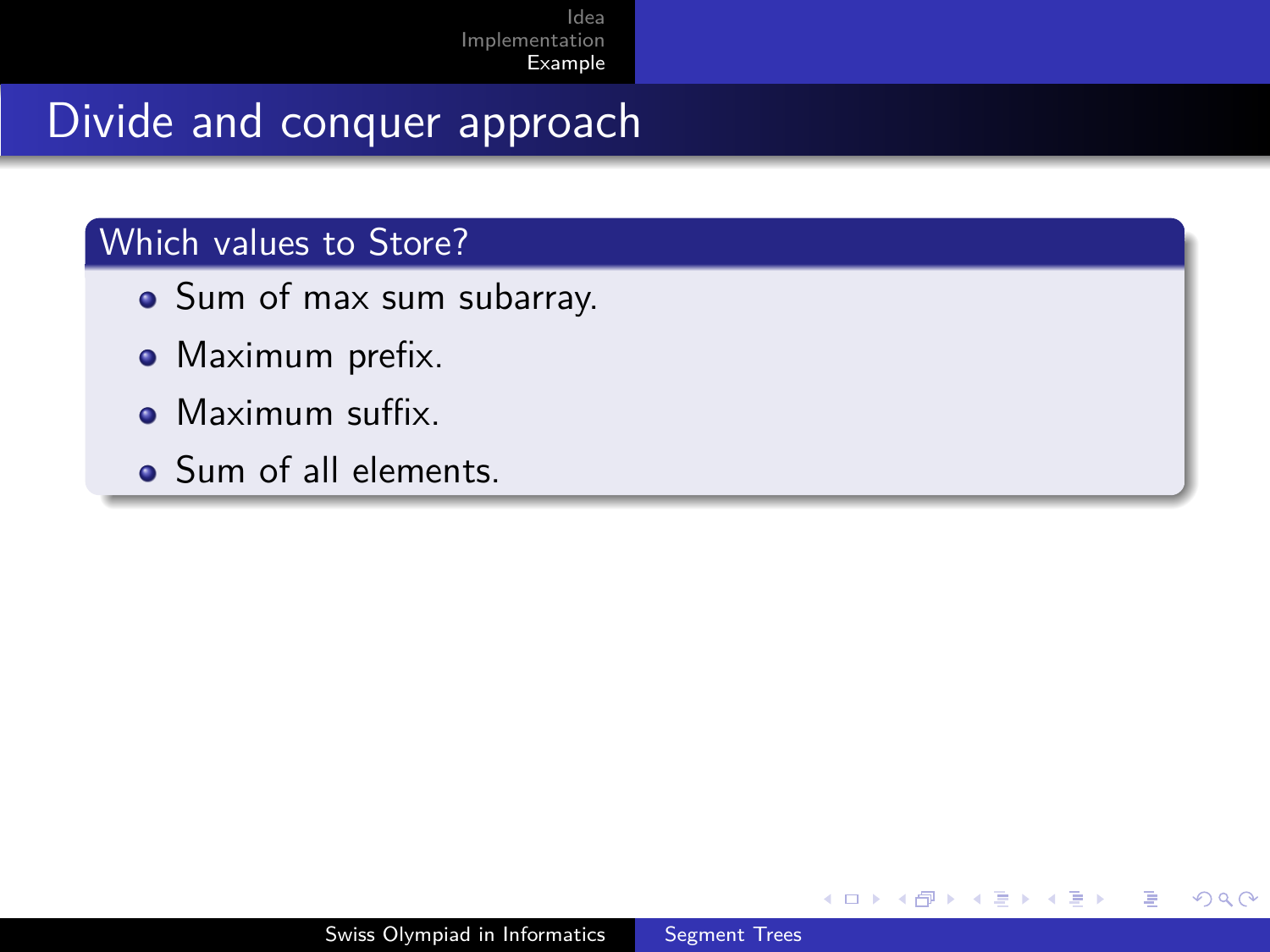# Divide and conquer approach

#### Which values to Store?

- Sum of max sum subarray.
- Maximum prefix.
- Maximum suffix.
- Sum of all elements.

#### How to conquer?

 $QQ$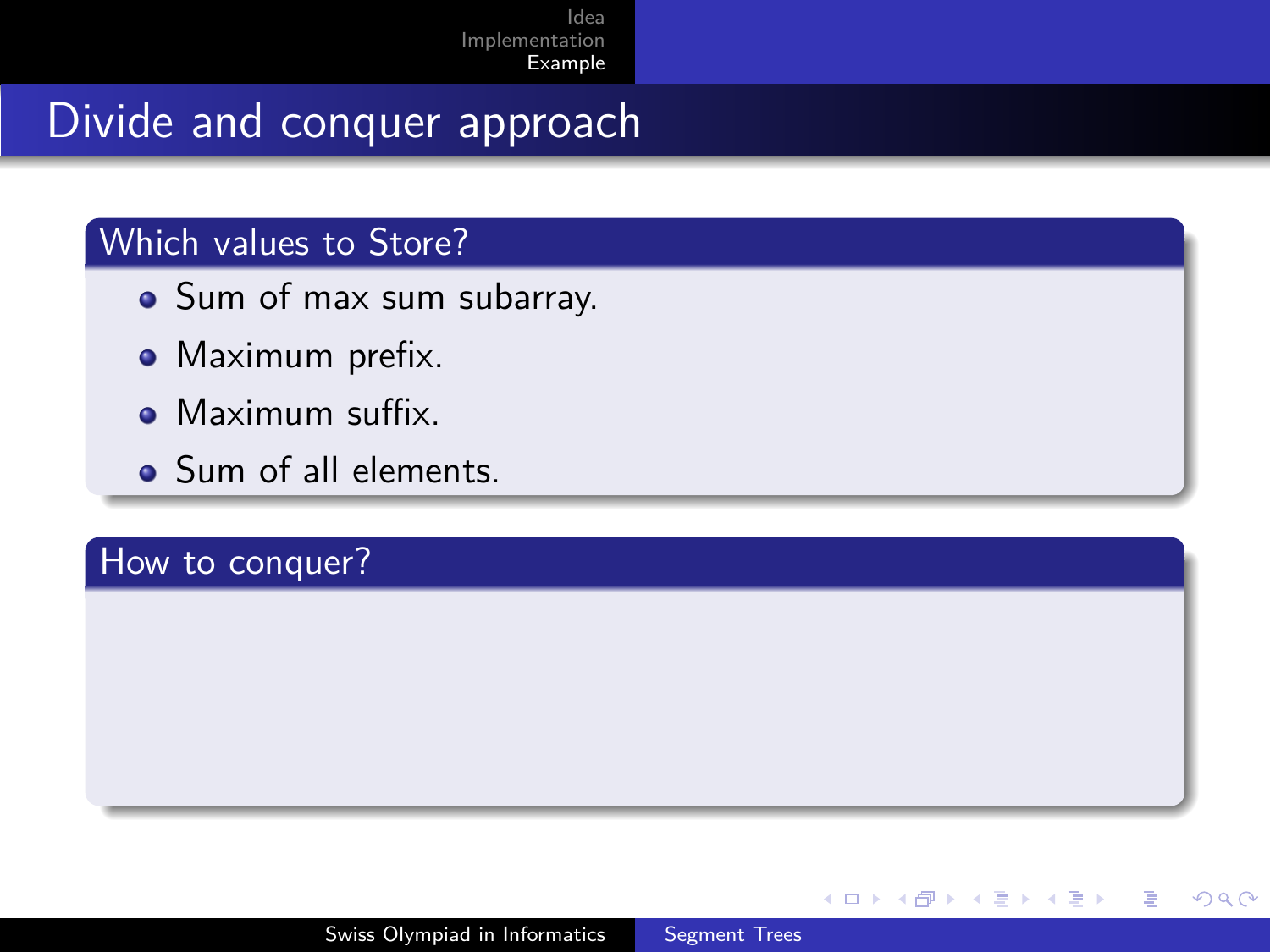# Divide and conquer approach

#### Which values to Store?

- Sum of max sum subarray.
- Maximum prefix.
- Maximum suffix.
- Sum of all elements.

#### How to conquer?

- Max sum subarray can be in one half, or it crosses the boundary.
- Maximum prefix/suffix can be in either half.
- Sum is sum of both sums

This runs in  $\mathcal{O}(1)$ , so we can use it in a segment tree.

つくい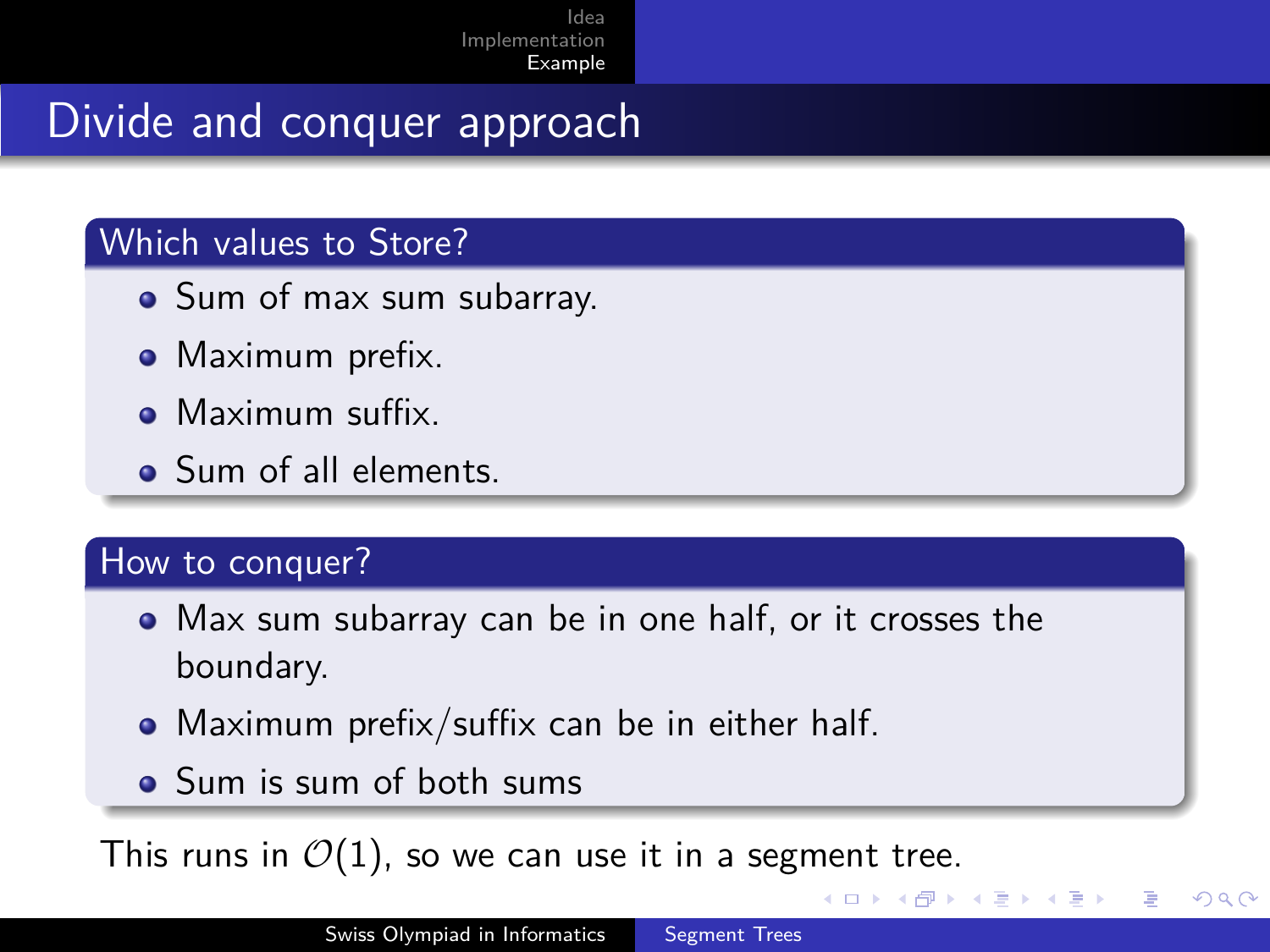#### Implementation – conquer

```
1 struct Node{
2 int max, pre, suf, sum;
3 };
4 Node conquer(Node const&l, Node const&r){
5 return Node{
6 max(1.max, max(r.max, 1.suff+r.pre)),7 max(l.pre, l.sum+r.pre),
\text{max}(1.\text{suffix}+\text{r}.\text{sum}, \text{r}.\text{suffix})9 1. sum+r. sum };
10 }
11 ...
```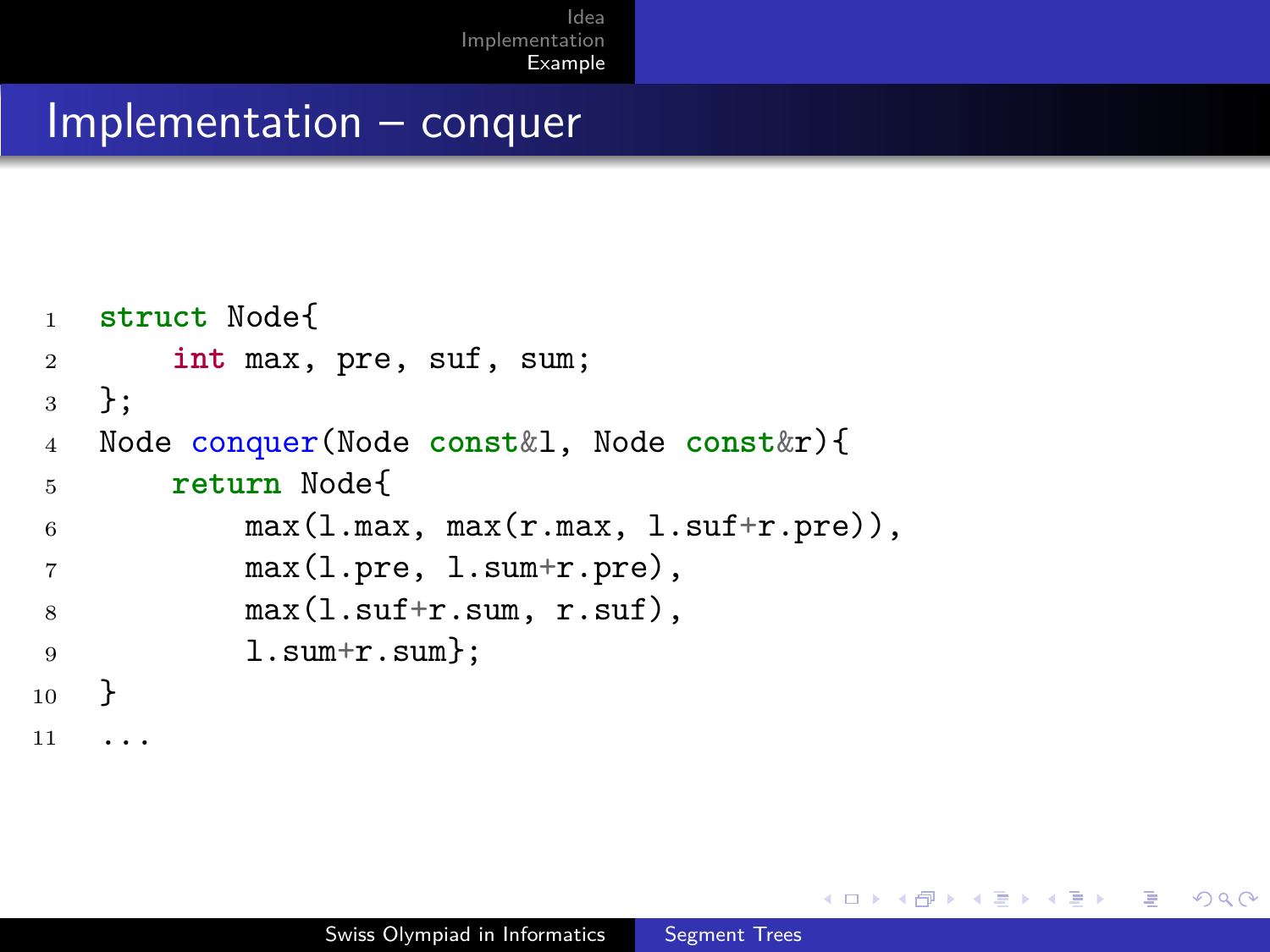#### Implementation – build

```
1 ...
2 vector<Node> tree;
3 vector<int> base;
4 void build(int n, int a, int b){
5 if(a==b){
6 tree[n] = Node{base[a]}, base[a], base[a], base[a];
7 } else {
8 build(2*n, a, (a+b)/2);
9 build(2*n+1, (a+b)/2+1, b);10 \text{tree}[n] = \text{conquer}(\text{tree}[2*n], \text{tree}[2*n+1]);11 }
12 \frac{1}{2}13 ...
14 build(1, 0, n-1);
```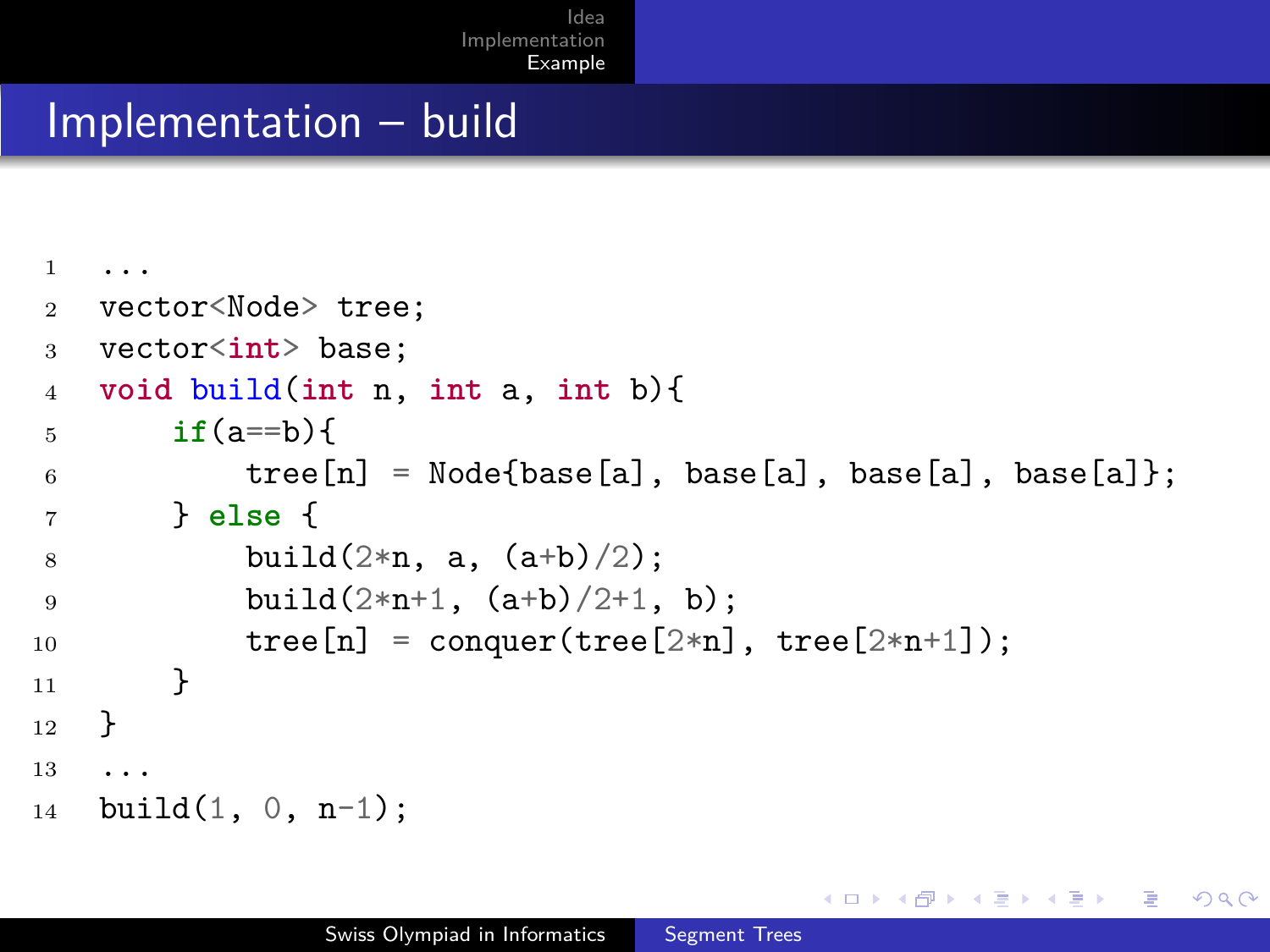#### Implementation – update

```
1 ...
2 void update(int n, int a, int b, int const&pos, int const&val){
3 if(pos<a || pos>b) return;
4 if(a==b){
5 tree[n] = Node{val, val, val, val};
6 } else {
\gamma update(2*n, a, (a+b)/2, pos, val);
8 update(2*n+1, (a+b)/2+1, b, pos, val);
9 \text{tree}[n] = \text{conquer}(\text{tree}[2*n], \text{tree}[2*n+1]);10 }
11 }
12 ...
13 update(1, 0, n-1, pos, val);
```
 $\Omega$